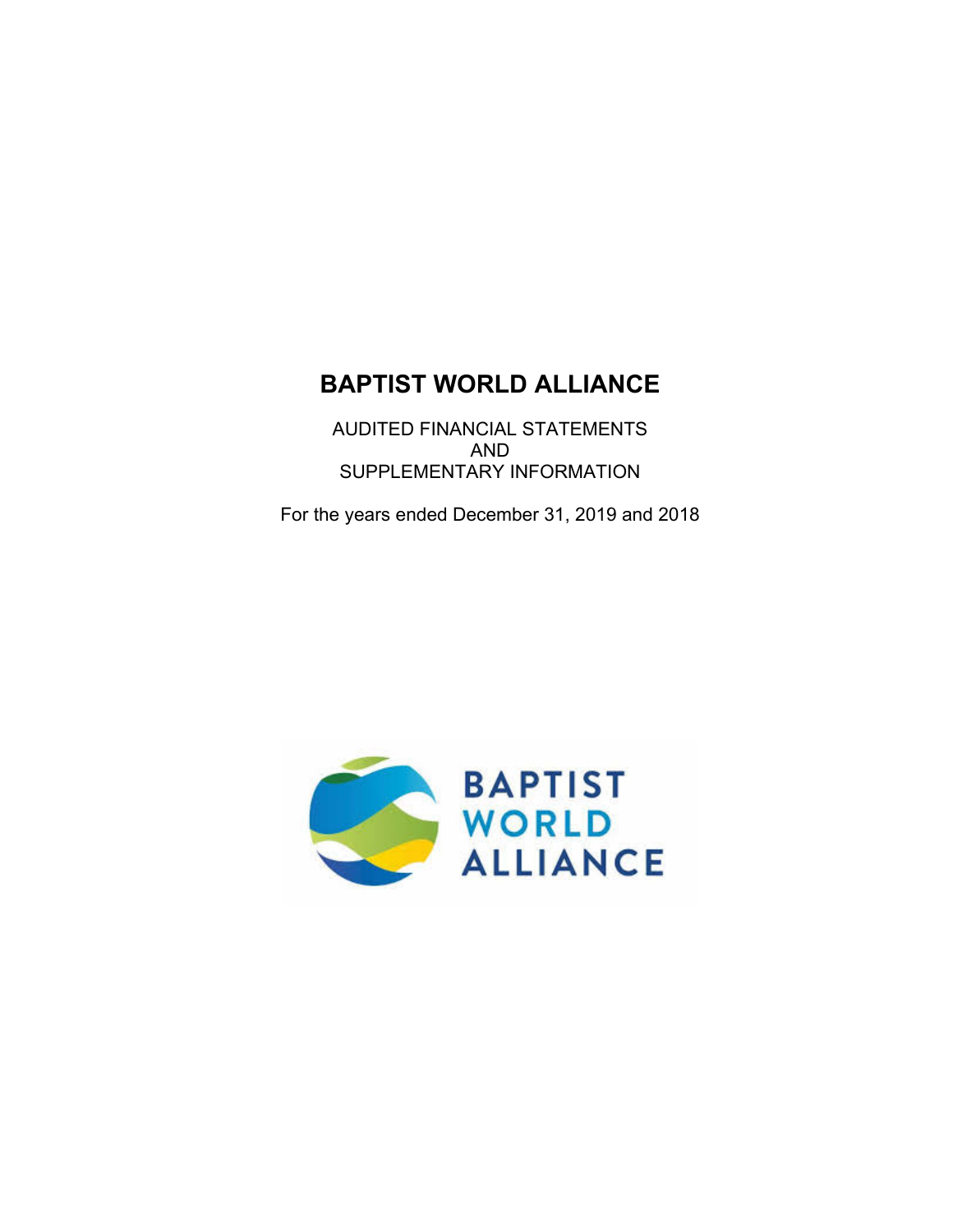# **TABLE OF CONTENTS**

|                                                                                                                           | Page     |
|---------------------------------------------------------------------------------------------------------------------------|----------|
| <b>Report of Independent Auditors</b>                                                                                     | $1 - 2$  |
| <b>Financial Statements</b>                                                                                               |          |
| <b>Statements of Financial Position</b>                                                                                   | $3-4$    |
| Statement of Activities – year ended December 31, 2019                                                                    | 5        |
| Statement of Functional Expenses - year ended December 31, 2019                                                           | $6 - 7$  |
| Statement of Activities - year ended December 31, 2018                                                                    | 8        |
| Statement of Functional Expenses - year ended December 31, 2018                                                           | $9 - 10$ |
| <b>Statements of Cash Flows</b>                                                                                           | 11       |
| <b>Notes to Financial Statements</b>                                                                                      | 12-29    |
| <b>Report of Independent Auditors on Supplementary Information</b>                                                        | 30       |
| <b>Supplementary Information</b>                                                                                          |          |
| Schedules of Cash and Cash Equivalents                                                                                    | 31       |
| Schedules of Contributions from Member Bodies Without Donor Restrictions                                                  | 32-34    |
| Schedule of Changes in Internally Designated Net Assets Without Donor Restrictions                                        | 35       |
| Schedule of Changes in Temporarily Restricted Net Assets With Donor Restrictions                                          | 36-38    |
| Schedule of Changes in Baptist World Aid Funds                                                                            | 39-42    |
| Schedule of Changes in Endowment Fund Net Assets With Donor Restrictions<br>Schedule of Changes in Beneficial Interest in | 43       |
| Perpetual Trusts Net Assets With Donor Restrictions                                                                       | 44       |
|                                                                                                                           |          |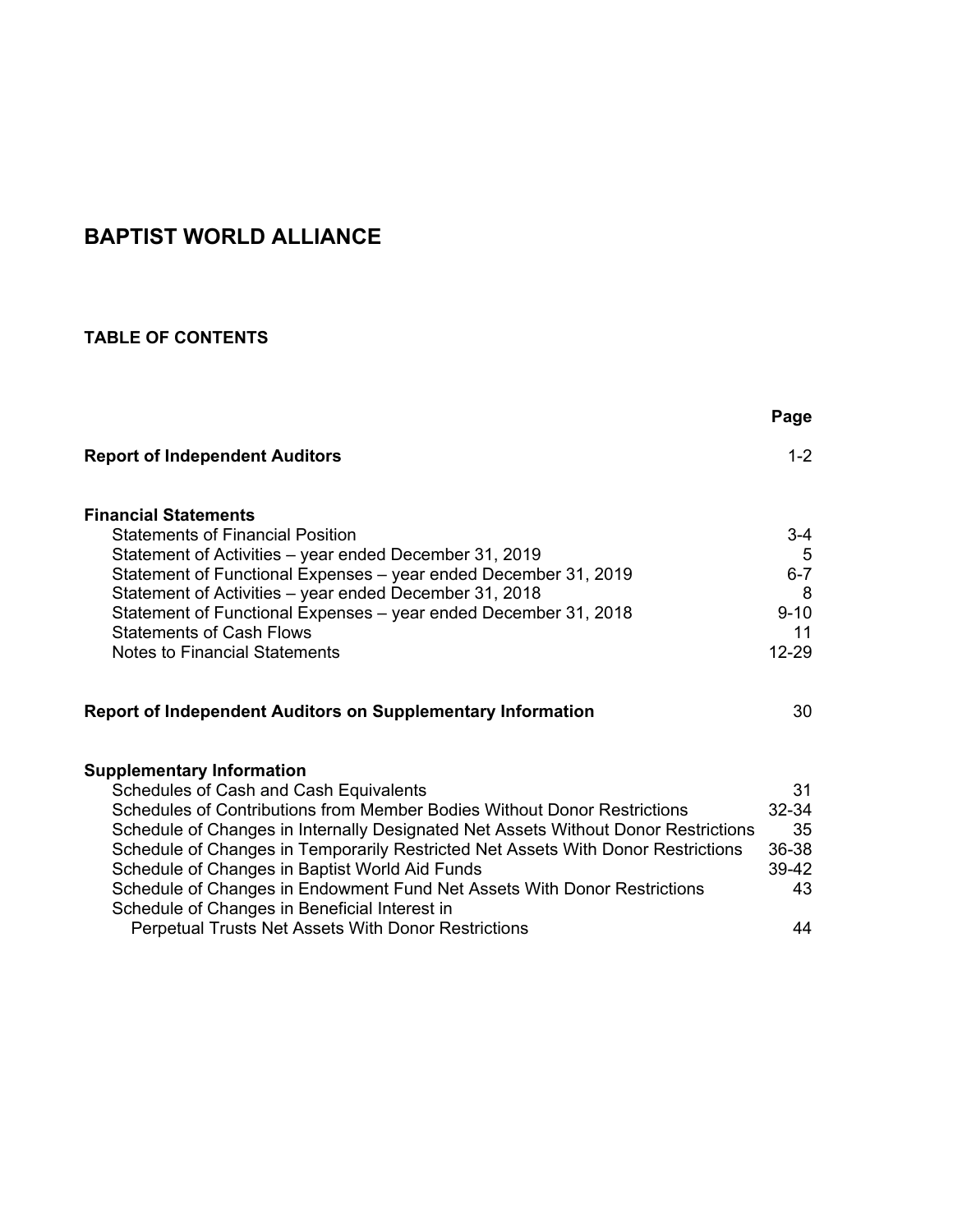

### **REPORT OF INDEPENDENT AUDITORS**

To the Audit Committee Baptist World Alliance Falls Church, Virginia

We have audited the accompanying financial statements of the Baptist World Alliance (a nonprofit organization), which comprise the statements of financial position as of December 31, 2019 and 2018, and the related statements of activities, functional expenses and cash flows for the years then ended, and the related notes to the financial statements.

#### **Management's Responsibility for the Financial Statements**

Management is responsible for the preparation and fair presentation of these financial statements in accordance with accounting principles generally accepted in the United States of America; this includes the design, implementation, and maintenance of internal control relevant to the preparation and fair presentation of financial statements that are free from material misstatement, whether due to fraud or error.

#### **Auditor's Responsibility**

Our responsibility is to express an opinion on these financial statements based on our audits. We conducted our audits in accordance with auditing standards generally accepted in the United States of America. Those standards require that we plan and perform the audits to obtain reasonable assurance about whether the financial statements are free of material misstatement.

An audit involves performing procedures to obtain audit evidence about the amounts and disclosures in the financial statements. The procedures selected depend on the auditor's judgment, including the assessment of the risks of material misstatement of the financial statements, whether due to fraud or error. In making those risk assessments, the auditor considers internal control relevant to the entity's preparation and fair presentation of the financial statements in order to design audit procedures that are appropriate in the circumstances, but not for the purpose of expressing an opinion on the effectiveness of the entity's internal control. Accordingly, we express no such opinion. An audit also includes evaluating the appropriateness of accounting policies used and the reasonableness of significant accounting estimates made by management, as well as evaluating the overall presentation of the financial statements.

We believe that the audit evidence we have obtained is sufficient and appropriate to provide a basis for our audit opinion.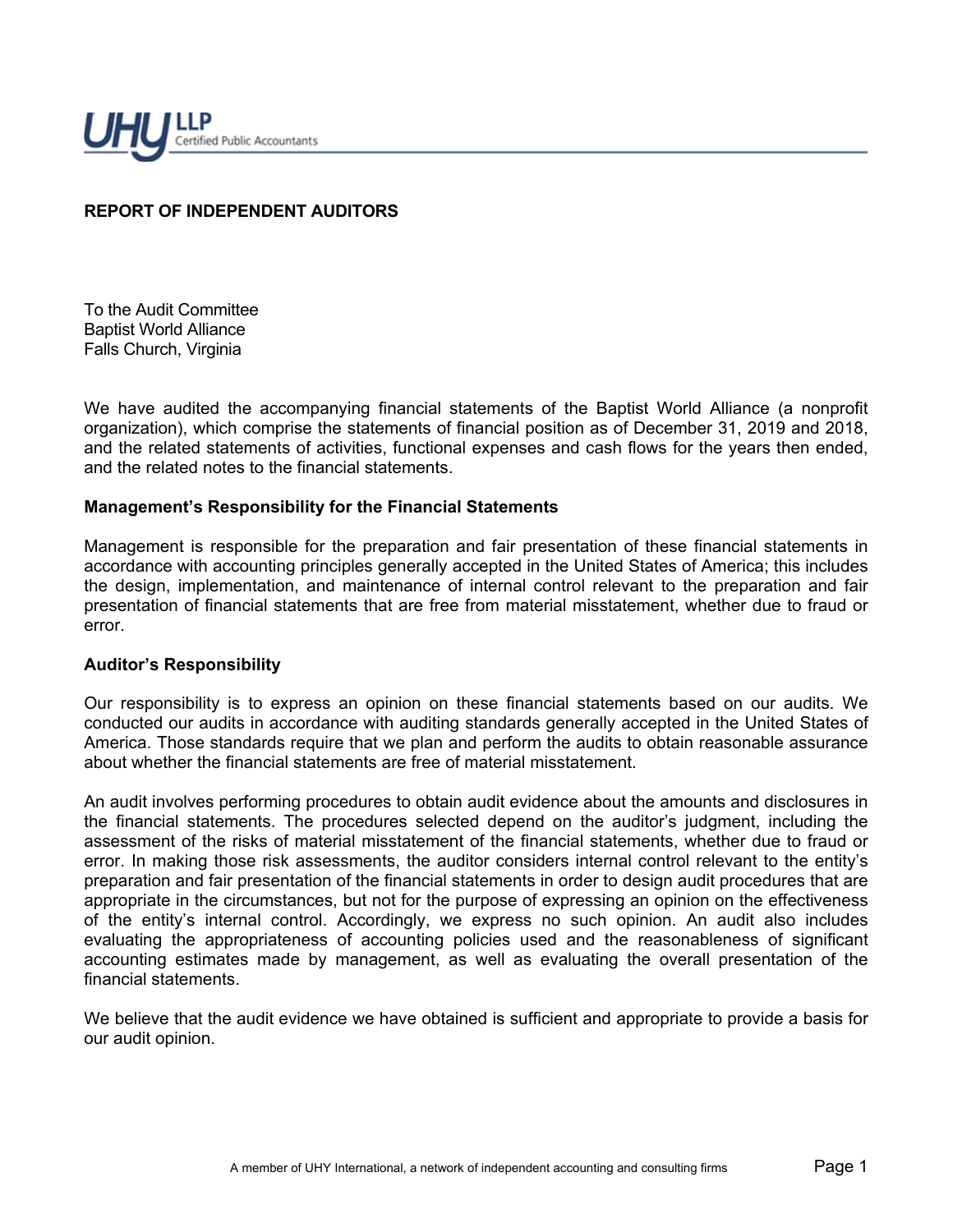### **Opinion**

In our opinion, the financial statements referred to above present fairly, in all material respects, the financial position of Baptist World Alliance as of December 31, 2019 and 2018, and the changes in its net assets and its cash flows for the years then ended in accordance with accounting principles generally accepted in the United States of America.

UHY LLP

Columbia, Maryland September 30, 2020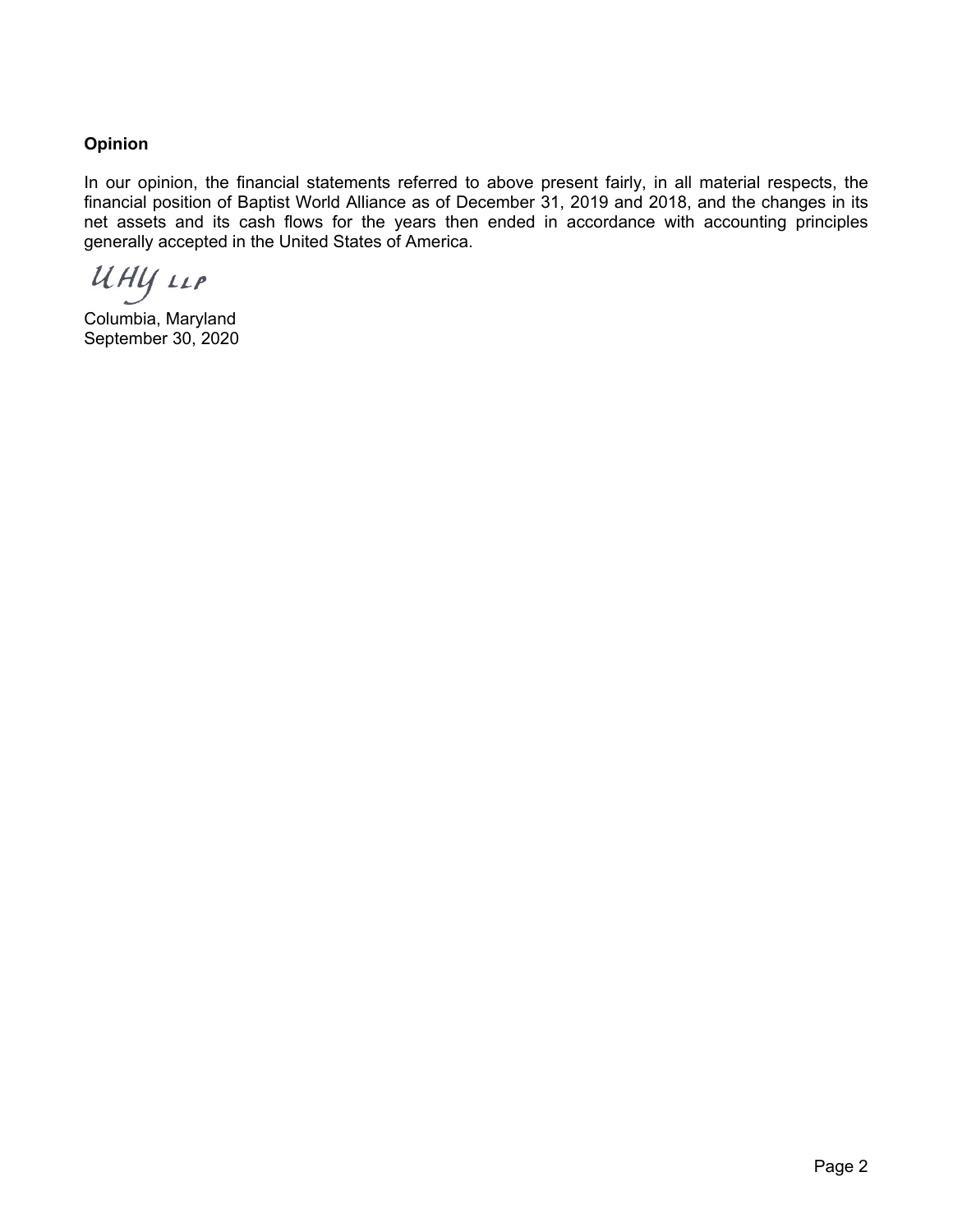# **STATEMENTS OF FINANCIAL POSITION**

**December 31, 2019 and 2018**

|                                           | 2019            | 2018            |
|-------------------------------------------|-----------------|-----------------|
| <b>ASSETS</b>                             |                 |                 |
| <b>CURRENT ASSETS</b>                     |                 |                 |
| Cash and cash equivalents                 | \$<br>929,629   | \$<br>952,031   |
| Accounts receivable                       | 11,103          | 6,688           |
| Pledges receivable                        |                 | 100,000         |
| Loans receivable                          | 18,328          | 2,643           |
| Due from departments                      | 14,031          | 37,597          |
| Prepaid expenses and other current assets | 236,001         | 153,962         |
| <b>Total current assets</b>               | 1,209,092       | 1,252,921       |
| PROPERTY AND EQUIPMENT - net              | 2,416,292       | 2,445,922       |
|                                           |                 |                 |
| <b>INVESTMENTS</b>                        |                 |                 |
| <b>Endowment fund investments</b>         | 1,343,477       | 1,342,677       |
| Other investments                         | 2,442,717       | 1,439,464       |
| <b>Total investments</b>                  | 3,786,194       | 2,782,141       |
| <b>OTHER ASSETS</b>                       |                 |                 |
| Loans receivable, net of current portion  | 251,064         | 269,400         |
| Beneficial interest in trusts             | 1,277,776       | 1,128,151       |
| <b>Total other assets</b>                 | 1,528,840       | 1,397,551       |
|                                           |                 |                 |
|                                           |                 |                 |
| <b>Total assets</b>                       | 8,940,418<br>\$ | \$<br>7,878,535 |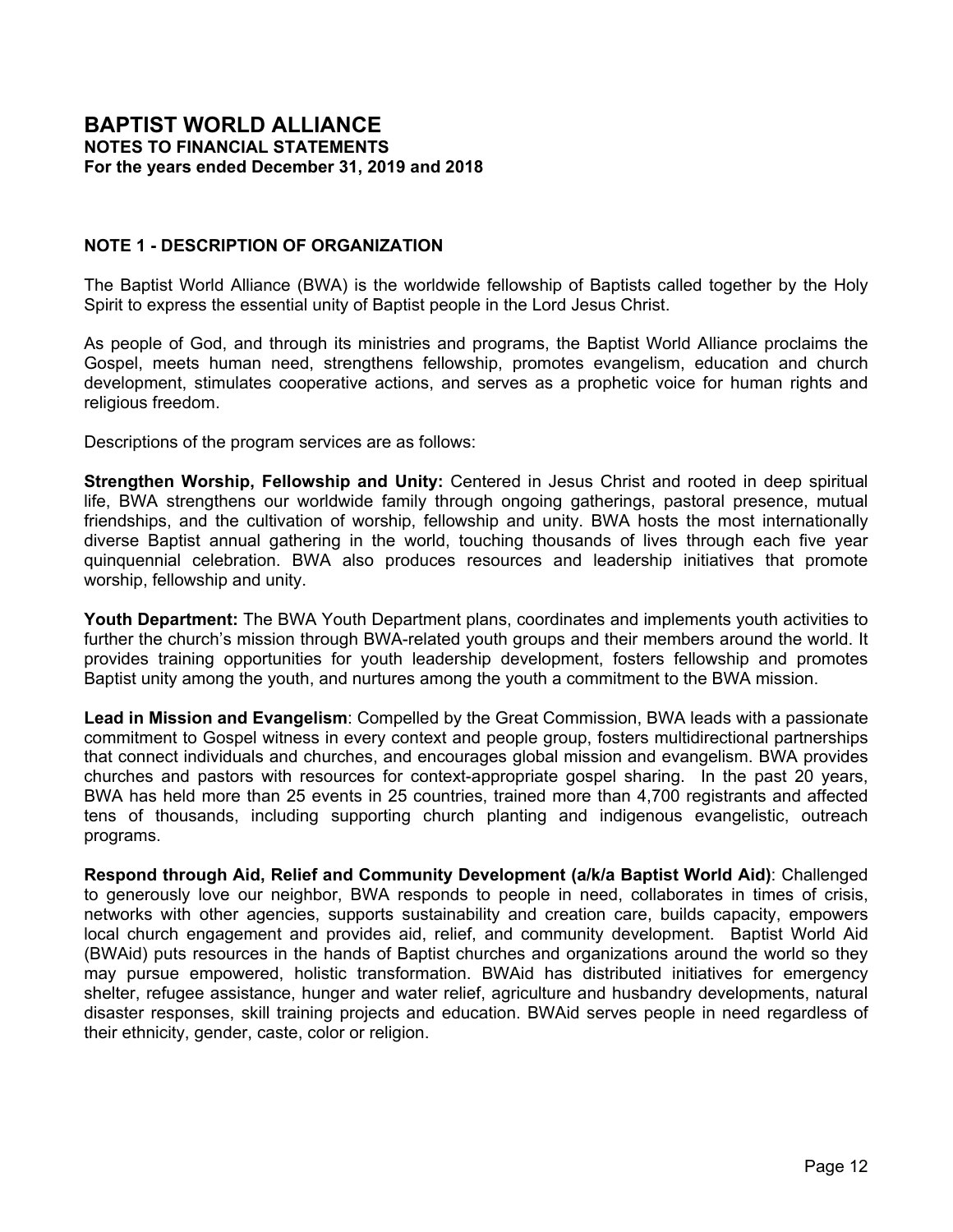|                                                                        | 2019            |                 |  |  |  |
|------------------------------------------------------------------------|-----------------|-----------------|--|--|--|
| <b>LIABILITIES AND NET ASSETS</b>                                      |                 |                 |  |  |  |
| <b>CURRENT LIABILITIES</b>                                             |                 |                 |  |  |  |
| Accounts payable and accrued expenses                                  | \$<br>69,111    | \$<br>56,441    |  |  |  |
| Deferred revenue                                                       | 244,619         | 29,142          |  |  |  |
| <b>Total current liabilities</b>                                       | 313,730         | 85,583          |  |  |  |
| <b>NON-CURRENT LIABILITIES</b>                                         |                 |                 |  |  |  |
| Security deposits held for tenants                                     | 19,530          | 19,530          |  |  |  |
| <b>Total liabilities</b>                                               | 333,260         | 105,113         |  |  |  |
| <b>NET ASSETS</b>                                                      |                 |                 |  |  |  |
| <b>Without Donor Restrictions:</b>                                     |                 |                 |  |  |  |
| Available for operations                                               | 523,859         | 131,563         |  |  |  |
| Invested in property and equipment                                     | 2,416,292       | 2,445,922       |  |  |  |
| Internally designated net assets                                       | 293,164         | 199,083         |  |  |  |
| Total net assets without donor restrictions                            | 3,233,315       | 2,776,568       |  |  |  |
| <b>With Donor Restrictions:</b>                                        |                 |                 |  |  |  |
| Temporarily restricted for time and purpose<br>Permanently restricted: | 2,787,678       | 2,555,076       |  |  |  |
| <b>Endowment funds</b>                                                 | 1,343,477       | 1,342,677       |  |  |  |
| Beneficial interest in perpetual trusts                                | 1,242,688       | 1,099,101       |  |  |  |
|                                                                        |                 |                 |  |  |  |
| Total net assets with donor restrictions                               | 5,373,843       | 4,996,854       |  |  |  |
| Total net assets                                                       | 8,607,158       | 7,773,422       |  |  |  |
| Tota liabilities and net assets                                        | 8,940,418<br>\$ | 7,878,535<br>\$ |  |  |  |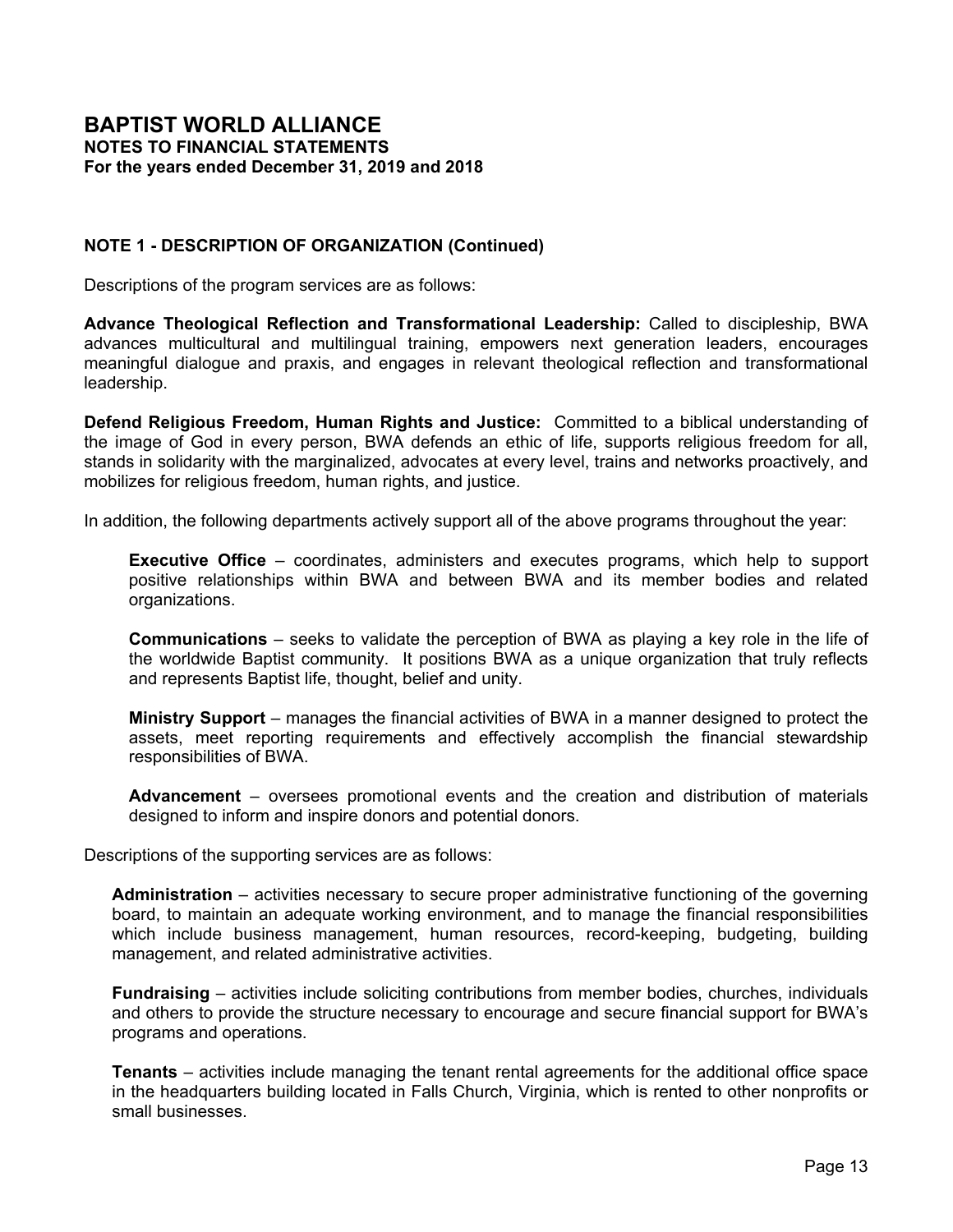**STATEMENT OF ACTIVITIES**

**For the year ended December 31, 2019**

|                                                                | Without<br><b>Donor</b><br><b>Restrictions</b> | With<br>Donor<br><b>Restrictions</b> | <b>Total</b>             |
|----------------------------------------------------------------|------------------------------------------------|--------------------------------------|--------------------------|
| <b>Operations:</b>                                             |                                                |                                      |                          |
| <b>Support and Revenue</b>                                     |                                                |                                      |                          |
| Contributions from member bodies                               | \$<br>396,399                                  | \$<br>45,800                         | \$<br>442,199            |
| Combined federal campaign contributions                        | 2,869                                          | 2,987                                | 5,856                    |
| Contributions from churches, individuals and others            | 696,612                                        | 584,219                              | 1,280,831                |
| General council, conferences and other meeting income          | 530,004                                        |                                      | 530,004                  |
| Interest and dividends                                         | 87,929                                         | 34,305                               | 122,234                  |
| Distributions from perpetual trusts                            |                                                | 71,940                               | 71,940                   |
| Rental income                                                  | 284,628                                        |                                      | 284,628                  |
| Currency exchange loss                                         | (2,587)                                        |                                      | (2, 587)                 |
| Miscellaneous                                                  | 7,588                                          |                                      | 7,588                    |
|                                                                | 2,003,442                                      | 739,251                              | 2,742,693                |
| Net assets released from restrictions                          | 633,256                                        | (633, 256)                           | $\overline{\phantom{a}}$ |
| Total support and revenue                                      | 2,636,698                                      | 105,995                              | 2,742,693                |
| <b>Expenses</b>                                                |                                                |                                      |                          |
| Program services:                                              |                                                |                                      |                          |
| Strengthen Worship, Fellowship and Unity                       | 1,127,721                                      |                                      | 1,127,721                |
| Lead in Mission and Evangelism                                 | 162,225                                        |                                      | 162,225                  |
| Advance Theological Reflection and Transformational Leadership | 256,559                                        |                                      | 256,559                  |
| BWAid / Respond through Aid, Relief and Community Development  | 293,012                                        |                                      | 293,012                  |
| Defend Religious Freedom, Human Rights and Justice             | 92,846                                         |                                      | 92,846                   |
| Total program services                                         | 1,932,363                                      |                                      | 1,932,363                |
| Supporting services:                                           |                                                |                                      |                          |
| Administration                                                 | 239,586                                        |                                      | 239,586                  |
| Fundraising                                                    | 140,263                                        |                                      | 140,263                  |
| Tenants                                                        | 149,709                                        |                                      | 149,709                  |
| Total expenses                                                 | 2,461,921                                      |                                      | 2,461,921                |
| <b>Change in Net Assets from Operations</b>                    | 174,777                                        | 105,995                              | 280,772                  |
| Non-operating gains                                            |                                                |                                      |                          |
| Realized and unrealized gains                                  | 281,970                                        | 121,369                              | 403,339                  |
| Change in value of beneficial interests                        |                                                | 149,625                              | 149,625                  |
| Total non-operating gains                                      | 281,970                                        | 270,994                              | 552,964                  |
| <b>Change in Net Assets</b>                                    | 456,747                                        | 376,989                              | 833,736                  |
| <b>Net Assets, Beginning</b>                                   | 2,776,568                                      | 4,996,854                            | 7,773,422                |
| <b>Net Assets, Ending</b>                                      | \$<br>3,233,315                                | \$<br>5,373,843                      | \$<br>8,607,158          |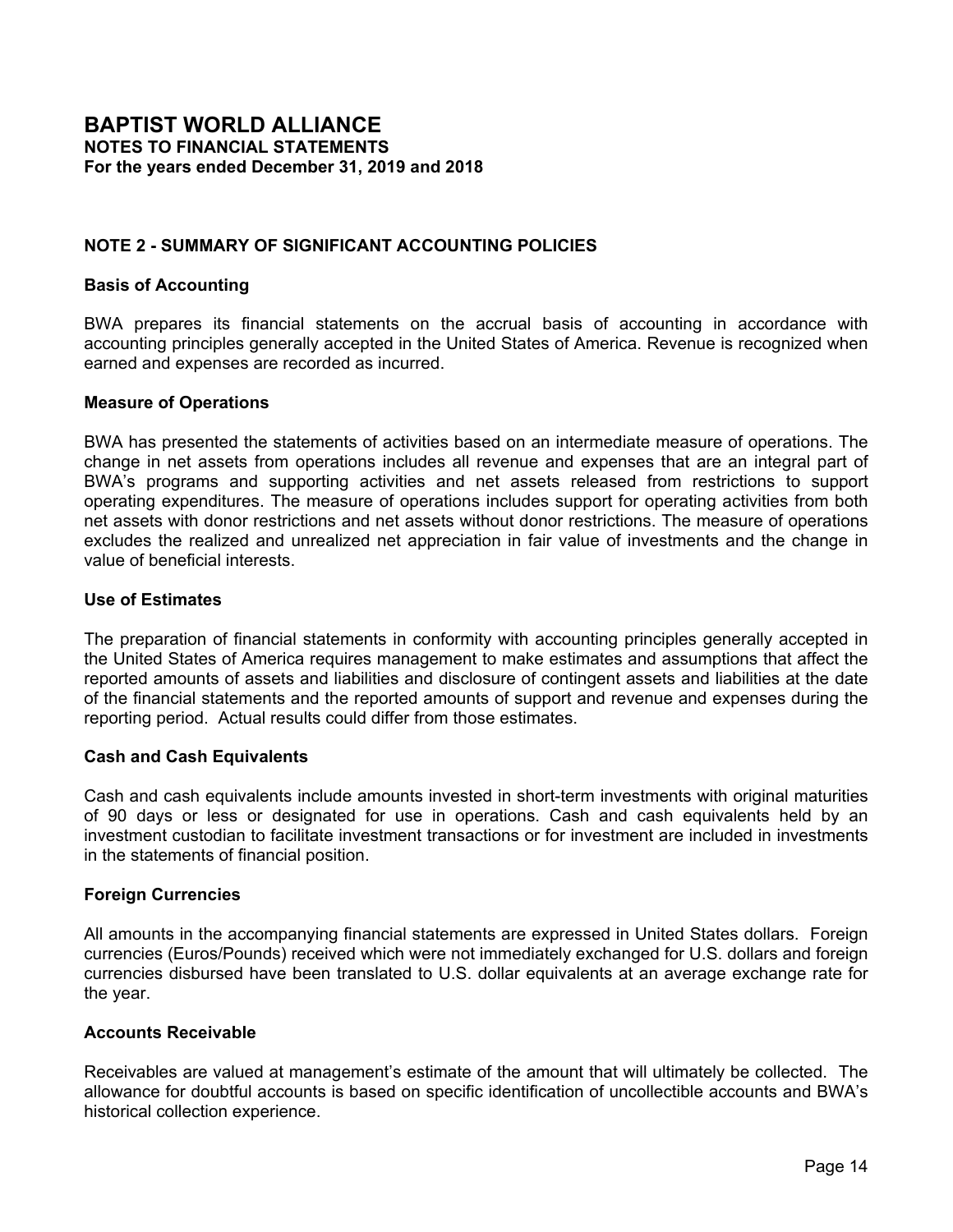**STATEMENT OF FUNCTIONAL EXPENSES**

**For the year ended December 31, 2019**

|                                         | <b>PROGRAM SERVICES</b> |           |                                            |         |                                         |         |              |         |                |        |
|-----------------------------------------|-------------------------|-----------|--------------------------------------------|---------|-----------------------------------------|---------|--------------|---------|----------------|--------|
|                                         | Worship                 |           | <b>Mission</b><br>and<br><b>Evangelism</b> |         | <b>Theological</b><br><b>Reflection</b> |         | <b>BWAid</b> |         | <b>Justice</b> |        |
| Personnel costs:                        |                         |           |                                            |         |                                         |         |              |         |                |        |
| Salaries, including housing allowance   | \$                      | 288,506   | \$                                         | 42,889  | \$                                      | 115,835 | \$           | 21,843  | \$             | 42,889 |
| Payroll taxes                           |                         | 14,660    |                                            | 1,375   |                                         | 3.163   |              | 1,189   |                | 1,375  |
| Pension plan contributions              |                         | 40,284    |                                            | 4,550   |                                         | 10,465  |              | 3,073   |                | 4,550  |
| Other employee benefits                 |                         | 61,879    |                                            | 5,629   |                                         | 12,816  |              | 3,538   |                | 5,626  |
| Total personnel costs                   |                         | 405,329   |                                            | 54,443  |                                         | 142,279 |              | 29,643  |                | 54,440 |
| Advertising                             |                         | 3,623     |                                            | 684     |                                         | 1,572   |              | 273     |                | 684    |
| Building maintenance and utilities      |                         | 33,979    |                                            | 8,119   |                                         | 13,315  |              | 3,383   |                | 8,119  |
| Conferences and meetings                |                         | 432,128   |                                            | 1,083   |                                         | 26,594  |              | 205     |                | 512    |
| Depreciation                            |                         | 23,461    |                                            | 6,439   |                                         | 10,079  |              | 3,416   |                | 6,439  |
| Grants                                  |                         | 35,343    |                                            | 68,978  |                                         |         |              | 235,929 |                | 1,886  |
| Grants to regions                       |                         | 84,524    |                                            |         |                                         |         |              |         |                |        |
| Hospitality                             |                         | 4,700     |                                            | 873     |                                         | 2,007   |              | 421     |                | 873    |
| Insurance                               |                         | 3,891     |                                            | 1,234   |                                         | 2,338   |              | 777     |                | 1,234  |
| Office equipment and computer costs     |                         | 27,948    |                                            | 5,907   |                                         | 15,094  |              | 2,836   |                | 5,638  |
| Other fees                              |                         | 3,495     |                                            | 713     |                                         | 1,357   |              | 698     |                | 693    |
| Other publications and web              |                         | 5,272     |                                            | 1,187   |                                         | 2,284   |              | 398     |                | 995    |
| Postage and shipments                   |                         | 2,691     |                                            | 558     |                                         | 1,196   |              | 205     |                | 493    |
| President's travel                      |                         | 10,923    |                                            | 2,061   |                                         | 4,740   |              | 824     |                | 2,061  |
| Printing                                |                         | 2,642     |                                            | 499     |                                         | 1,307   |              | 199     |                | 498    |
| Printing and mailing of "Baptist World" |                         | 223       |                                            | 42      |                                         | 97      |              | 16      |                | 42     |
| Professional fees                       |                         |           |                                            |         |                                         |         |              |         |                |        |
| Subscriptions, dues and literature      |                         | 848       |                                            | 1,150   |                                         | 346     |              | 2,160   |                | 470    |
| Supplies and materials                  |                         | 2,452     |                                            | 423     |                                         | 862     |              | 192     |                | 423    |
| Taxes                                   |                         |           |                                            |         |                                         |         |              |         |                |        |
| Telephone, facsimile and internet       |                         | 5,898     |                                            | 1,196   |                                         | 2,161   |              | 599     |                | 1,196  |
| Travel of staff and others              |                         | 38,351    |                                            | 6,636   |                                         | 28,931  |              | 10,838  |                | 6,150  |
| Total expenses                          | \$                      | 1,127,721 | \$                                         | 162,225 | \$                                      | 256,559 | \$           | 293,012 | \$             | 92,846 |

*See notes to financial statements.*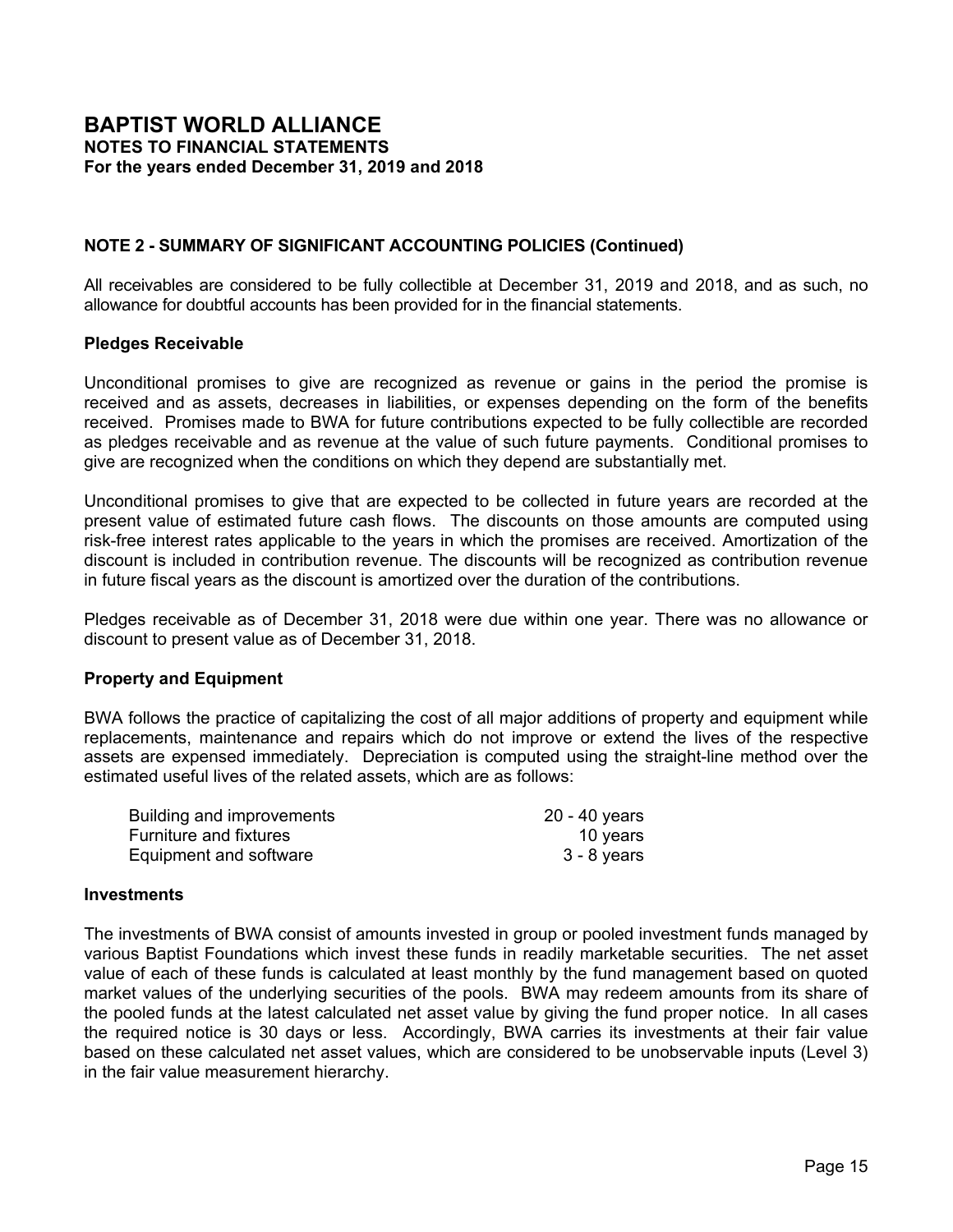|                 | <b>Total</b><br>Program | Adminis- |                   |                                      |                 |    |                 |     |                    |        |        |  |       |  |        |  |        |  |  |  |  |  |  |  |  |  |  |  |  |  |  |  |        |  |        |  |
|-----------------|-------------------------|----------|-------------------|--------------------------------------|-----------------|----|-----------------|-----|--------------------|--------|--------|--|-------|--|--------|--|--------|--|--|--|--|--|--|--|--|--|--|--|--|--|--|--|--------|--|--------|--|
| <b>Services</b> |                         |          | tration           | <b>Fundraising</b><br><b>Tenants</b> |                 |    |                 |     | <b>Total</b>       |        |        |  |       |  |        |  |        |  |  |  |  |  |  |  |  |  |  |  |  |  |  |  |        |  |        |  |
|                 |                         |          |                   |                                      |                 |    |                 |     |                    |        |        |  |       |  |        |  |        |  |  |  |  |  |  |  |  |  |  |  |  |  |  |  |        |  |        |  |
|                 |                         | \$       |                   |                                      |                 | \$ |                 | \$  |                    |        |        |  |       |  |        |  |        |  |  |  |  |  |  |  |  |  |  |  |  |  |  |  |        |  |        |  |
| \$              | 511,962<br>21,762       |          | 109,713<br>5,107  | \$                                   | 70,583<br>646   |    | 25,330<br>1,861 |     | 717,588<br>29,376  |        |        |  |       |  |        |  |        |  |  |  |  |  |  |  |  |  |  |  |  |  |  |  |        |  |        |  |
|                 | 62,922                  |          | 18,907            |                                      | 7,728           |    |                 |     |                    |        |        |  |       |  |        |  |        |  |  |  |  |  |  |  |  |  |  |  |  |  |  |  |        |  |        |  |
|                 |                         |          |                   |                                      |                 |    |                 |     | 89,557             |        |        |  |       |  |        |  |        |  |  |  |  |  |  |  |  |  |  |  |  |  |  |  |        |  |        |  |
|                 | 89,488<br>686,134       |          | 29,948<br>163,675 | 15,467                               |                 |    | 6,175<br>33,366 |     | 141,078<br>977,599 |        |        |  |       |  |        |  |        |  |  |  |  |  |  |  |  |  |  |  |  |  |  |  |        |  |        |  |
|                 | 6,836                   |          |                   |                                      | 94,424          |    |                 |     |                    |        |        |  |       |  |        |  |        |  |  |  |  |  |  |  |  |  |  |  |  |  |  |  |        |  |        |  |
|                 | 66,915                  |          | 8,810             |                                      | 23,785<br>2,777 |    | 47,351          |     | 30,621<br>125,853  |        |        |  |       |  |        |  |        |  |  |  |  |  |  |  |  |  |  |  |  |  |  |  |        |  |        |  |
|                 | 460,522                 |          |                   |                                      |                 |    |                 |     | 460,522            |        |        |  |       |  |        |  |        |  |  |  |  |  |  |  |  |  |  |  |  |  |  |  |        |  |        |  |
|                 | 49,834                  |          |                   |                                      |                 |    |                 |     |                    |        |        |  |       |  | 39,399 |  | 97,894 |  |  |  |  |  |  |  |  |  |  |  |  |  |  |  |        |  |        |  |
|                 | 342,136                 |          | 6,816             | 1,845                                |                 |    |                 |     |                    |        |        |  |       |  |        |  |        |  |  |  |  |  |  |  |  |  |  |  |  |  |  |  |        |  |        |  |
|                 | 84,524                  |          |                   |                                      |                 |    |                 |     | 342,136            |        |        |  |       |  |        |  |        |  |  |  |  |  |  |  |  |  |  |  |  |  |  |  |        |  |        |  |
|                 |                         |          |                   |                                      |                 |    |                 |     |                    |        | 84,524 |  |       |  |        |  |        |  |  |  |  |  |  |  |  |  |  |  |  |  |  |  |        |  |        |  |
|                 | 8,874                   |          |                   |                                      |                 |    |                 |     | 205                |        |        |  | 8,874 |  |        |  |        |  |  |  |  |  |  |  |  |  |  |  |  |  |  |  |        |  |        |  |
|                 | 9.474                   |          | 599               |                                      |                 |    | 3,457           |     | 13,735             |        |        |  |       |  |        |  |        |  |  |  |  |  |  |  |  |  |  |  |  |  |  |  |        |  |        |  |
|                 | 57,423                  |          | 21,742            |                                      | 2,806           |    |                 |     |                    |        |        |  |       |  |        |  |        |  |  |  |  |  |  |  |  |  |  |  |  |  |  |  |        |  | 81,971 |  |
|                 | 6,956                   |          | 12,317            |                                      | 252             |    |                 |     |                    |        |        |  |       |  |        |  |        |  |  |  |  |  |  |  |  |  |  |  |  |  |  |  | 19,525 |  |        |  |
|                 | 10,136                  |          |                   |                                      | 13,421          |    |                 |     |                    |        | 23,557 |  |       |  |        |  |        |  |  |  |  |  |  |  |  |  |  |  |  |  |  |  |        |  |        |  |
|                 | 5,143                   |          |                   |                                      |                 |    |                 |     |                    |        |        |  | 5,143 |  |        |  |        |  |  |  |  |  |  |  |  |  |  |  |  |  |  |  |        |  |        |  |
|                 | 20,609                  |          |                   |                                      |                 |    |                 |     | 20,609             |        |        |  |       |  |        |  |        |  |  |  |  |  |  |  |  |  |  |  |  |  |  |  |        |  |        |  |
|                 | 5,145                   |          |                   |                                      |                 |    |                 |     |                    |        | 5,145  |  |       |  |        |  |        |  |  |  |  |  |  |  |  |  |  |  |  |  |  |  |        |  |        |  |
|                 | 420                     |          |                   |                                      |                 |    |                 |     |                    |        |        |  | 420   |  |        |  |        |  |  |  |  |  |  |  |  |  |  |  |  |  |  |  |        |  |        |  |
|                 |                         |          | 19,842            |                                      | 1,658           |    |                 |     |                    | 21,500 |        |  |       |  |        |  |        |  |  |  |  |  |  |  |  |  |  |  |  |  |  |  |        |  |        |  |
|                 | 4,974                   |          |                   |                                      |                 |    |                 |     |                    |        | 4,974  |  |       |  |        |  |        |  |  |  |  |  |  |  |  |  |  |  |  |  |  |  |        |  |        |  |
|                 | 4,352                   |          | 919               |                                      | 120             |    |                 |     | 5,391              |        |        |  |       |  |        |  |        |  |  |  |  |  |  |  |  |  |  |  |  |  |  |  |        |  |        |  |
|                 |                         |          |                   |                                      |                 |    | 24,478          |     | 24,478             |        |        |  |       |  |        |  |        |  |  |  |  |  |  |  |  |  |  |  |  |  |  |  |        |  |        |  |
|                 | 11,050                  |          | 4,866             |                                      |                 |    |                 | 628 |                    |        |        |  |       |  | 16,544 |  |        |  |  |  |  |  |  |  |  |  |  |  |  |  |  |  |        |  |        |  |
|                 | 90,906                  |          |                   |                                      |                 |    |                 |     |                    |        |        |  |       |  |        |  |        |  |  |  |  |  |  |  |  |  |  |  |  |  |  |  |        |  | 90,906 |  |
| \$              | 1,932,363               | \$       | 239,586           | \$                                   | 140,263         | \$ | 149,709         | \$  | 2,461,921          |        |        |  |       |  |        |  |        |  |  |  |  |  |  |  |  |  |  |  |  |  |  |  |        |  |        |  |

#### **SUPPORTING SERVICES**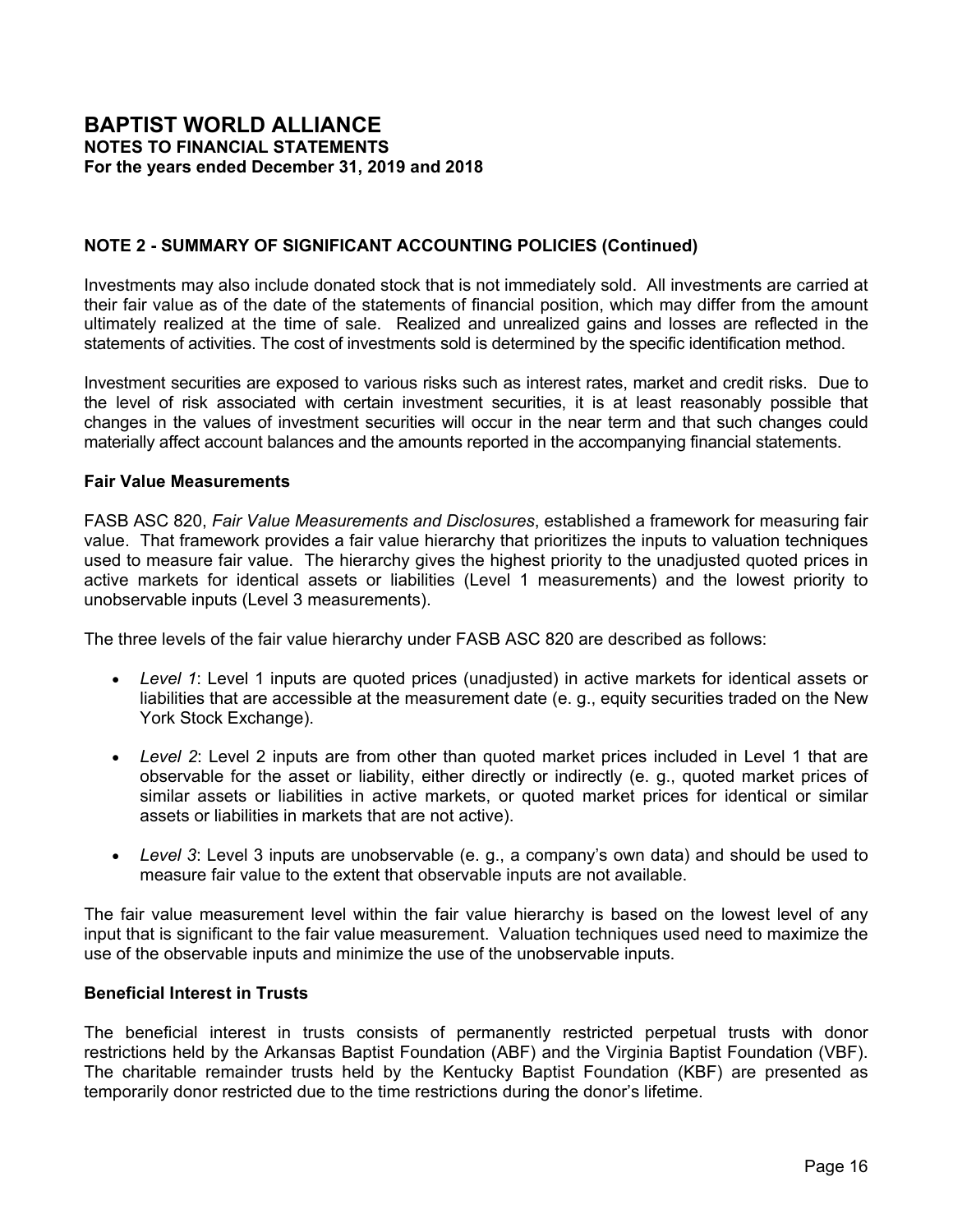**STATEMENT OF ACTIVITIES**

**For the year ended December 31, 2018**

|                                                                                        | Without<br>With<br><b>Donor</b><br>Donor<br><b>Restrictions</b><br><b>Restrictions</b> |                 | Total           |
|----------------------------------------------------------------------------------------|----------------------------------------------------------------------------------------|-----------------|-----------------|
| <b>Operations:</b>                                                                     |                                                                                        |                 |                 |
| <b>Support and Revenue</b>                                                             |                                                                                        |                 |                 |
| Contributions from member bodies                                                       | \$<br>387,614                                                                          | \$<br>43,674    | 431,288<br>\$   |
| Combined federal campaign contributions                                                | 6,485                                                                                  | 6,750           | 13,235          |
| In-kind contributions                                                                  | 32,686                                                                                 |                 | 32,686          |
| Contributions from churches, individuals and others                                    | 738,345                                                                                | 469,087         | 1,207,432       |
| General council, conferences and other meeting income                                  | 231,372                                                                                |                 | 231,372         |
| Interest and dividends                                                                 | 115,789                                                                                |                 | 115,789         |
| Distributions from perpetual trusts                                                    |                                                                                        | 71,182          | 71,182          |
| Rental income                                                                          | 303,775                                                                                |                 | 303,775         |
| Currency exchange loss                                                                 | (2,964)                                                                                |                 | (2,964)         |
| Miscellaneous                                                                          | 6,414                                                                                  |                 | 6,414           |
|                                                                                        | 1,819,516                                                                              | 590,693         | 2,410,209       |
| Net assets released from restrictions                                                  | 534,655                                                                                | (534, 655)      |                 |
| Total support and revenue                                                              | 2,354,171                                                                              | 56,038          | 2,410,209       |
| <b>Expenses</b>                                                                        |                                                                                        |                 |                 |
| Program services:                                                                      |                                                                                        |                 |                 |
| Strengthen Worship, Fellowship and Unity                                               | 279,453                                                                                |                 | 279,453         |
| Youth department                                                                       | 28,189                                                                                 |                 | 28,189          |
| Lead in Mission and Evangelism and                                                     |                                                                                        |                 |                 |
| Advance Theological Reflection and Leadership                                          | 111,877                                                                                |                 | 111,877         |
| BWAid / Respond through Aid, Relief and Community Development                          | 384,797                                                                                |                 | 384,797         |
| Defend Religious Freedom, Human Rights and Justice<br>Supporting the program services: | 56,561                                                                                 |                 | 56,561          |
| Executive office                                                                       | 334,392                                                                                |                 | 334,392         |
| Communications                                                                         | 150,075                                                                                |                 | 150,075         |
| Ministry support                                                                       | 104,210                                                                                |                 | 104,210         |
| Advancement                                                                            | 106,859                                                                                |                 | 106,859         |
| Total program services                                                                 | 1,556,413                                                                              |                 | 1,556,413       |
| Supporting services:                                                                   |                                                                                        |                 |                 |
| Administration                                                                         | 428,967                                                                                |                 | 428,967         |
| Fundraising                                                                            | 132,699                                                                                |                 | 132,699         |
| Tenants                                                                                | 142,550                                                                                |                 | 142,550         |
| Total expenses                                                                         | 2,260,629                                                                              |                 | 2,260,629       |
| <b>Change in Net Assets from Operations</b>                                            | 93,542                                                                                 | 56,038          | 149,580         |
| <b>Non-operating losses</b>                                                            |                                                                                        |                 |                 |
| Realized and unrealized losses                                                         | (246, 658)                                                                             |                 | (246, 658)      |
| Change in value of beneficial interests                                                |                                                                                        | (106, 221)      | (106, 221)      |
| Total non-operating losses                                                             | (246, 658)                                                                             | (106, 221)      | (352, 879)      |
| <b>Change in Net Assets</b>                                                            | (153, 116)                                                                             | (50, 183)       | (203, 299)      |
| <b>Net Assets, Beginning</b>                                                           | 2,929,684                                                                              | 5,047,037       | 7,976,721       |
| <b>Net Assets, Ending</b>                                                              | 2,776,568                                                                              | 4,996,854<br>\$ | 7,773,422<br>\$ |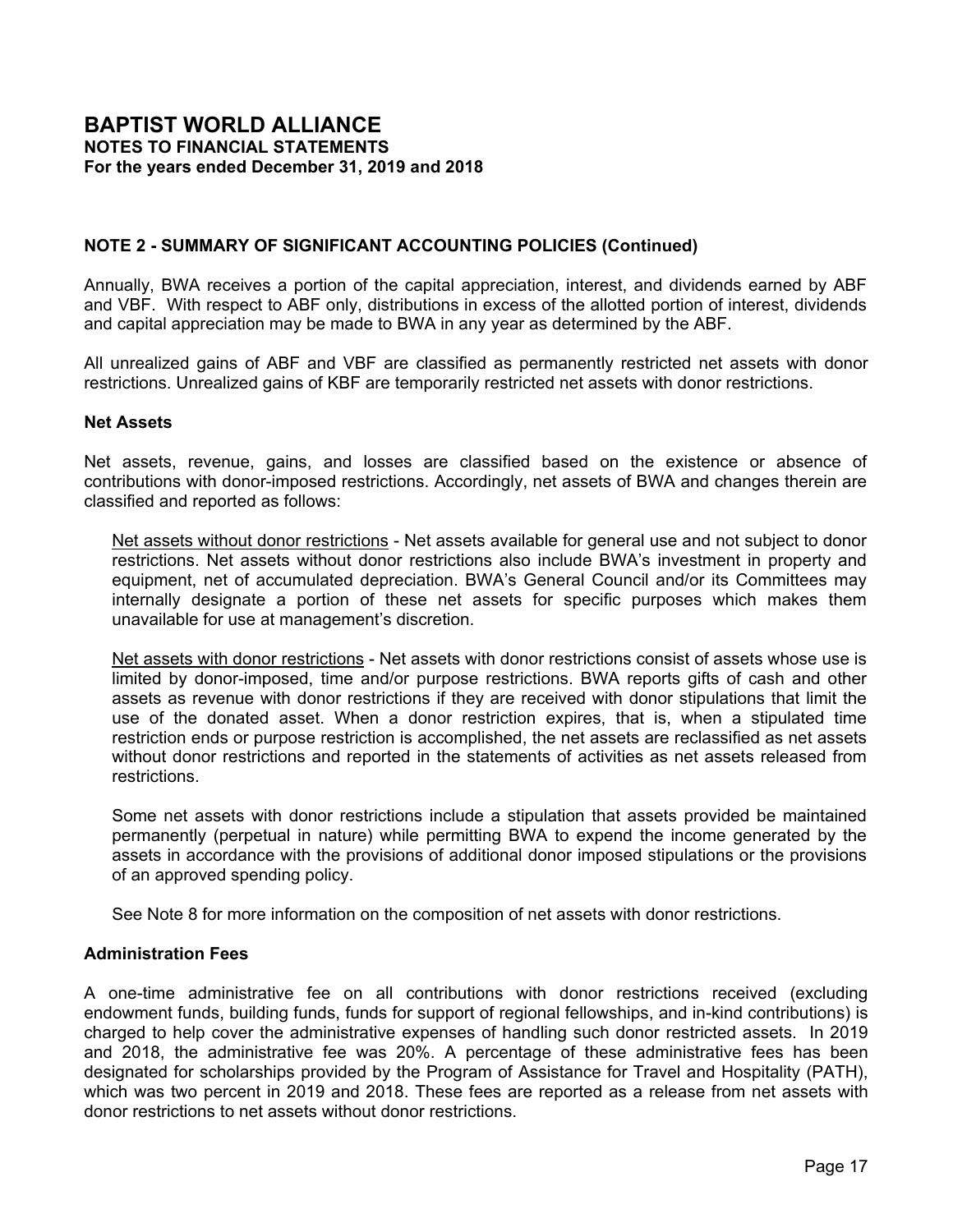**STATEMENT OF FUNCTIONAL EXPENSES For the year ended December 31, 2018**

**Mission Youth Worship Department Evangelism BWAid Justice** Personnel Costs: Salaries, including housing allowance  $\begin{array}{cccc} \text{S} & 11,143 & \text{I} & 5,155 & \text{I} & 33,010 & \text{I} & 21,504 & \text{I} & 23,913 \\ \text{Payroll taxes} & 801 & 400 & 948 & 1,655 & 948 \end{array}$ Payroll taxes 801 400 948 1,655 948 Pension plan contributions <br>
2,926 1,272 2,926 3,892 2,926 3,892 2,926<br>
2,896 3,838 2,896 Other employee benefits <br>
Total personnel costs <br>
Total personnel costs <br>
30,683<br>
30,683 Total personnel costs Advertising - - - - - Building maintenance and utilities <br>
Conferences and meetings 
and the conferences and meetings

and the conferences and meetings

and the conferences and meetings

and the conferences and meetings

and the conferences and Conferences and meetings 187,479 - 9,081 - 9,081 - 9,081 - 9,081 - 9,081 - 9,081 - 9,081 - 9,081 - 9,081 - 9,081 - 9,081 - 9,081 - 9,081 - 9,081 - 9,081 - 9,081 - 9,081 - 9,099 - 9,099 - 9,102 - 9,102 - 9,102 - 9,102 - 9,1 Depreciation 3,457 3,112 5,039 7,036 5,102 Donated materials - - - - - Grants - 675 321,362 675 321,362 675 521,362 675 521,362 675 521,362 675 521,362 675 521,362 675 521 675 521 6 Grants to regions and the contract of the contract of the state of the state of the state of the state of the state of the state of the state of the state of the state of the state of the state of the state of the state of Hospitality 50 - - 502 612 Insurance 730 822 891 1,245 898 Office equipment and computer costs  $2,987$   $5,993$   $7,243$   $8,995$   $6,806$ <br>Other fees  $195$   $195$   $445$   $585$   $445$ Other fees 195 195 445 585 445 Other publications and web and the state of the state of the state of the state of the state of the state of the state of the state of the state of the state of the state of the state of the state of the state of the state Postage and shipments **-** 518 - - 518 - - 518 - - 518 - - 518 - - 518 - - 518 - - 518 - - 518 - - 518 - - 518 - - 518 - - 518 - - 518 - 518 - 518 - 518 - 518 - 518 - 518 - 518 - 518 - 518 - 518 - 518 - 518 - 518 - 518 - 51 President's travel and the second contract of the second contract of the second contract of the second contract of the second contract of the second contract of the second contract of the second contract of the second cont Printing - - - - - Printing and mailing of "Baptist World" 
Printing and mailing of "Baptist World"<br>
Professional fees 
279 Professional fees 50 - - 2,100 279 Subscriptions, dues and literature and the state of the state of the state of the state of the state of the state of the state of the state of the state of the Supplies and materials and the state of the state of the state Supplies and materials<br>Taxes Taxes - - - - - Telephone, facsimile and internet 563 563 1,282 1,685 1,282 Travel of staff and others **1,831** 1,710 4,744 - 2,256 Total \$ 279,453 \$ 28,189 \$ 111,877 \$ 384,797 \$ 56,561 **PROGRAM SERVICES**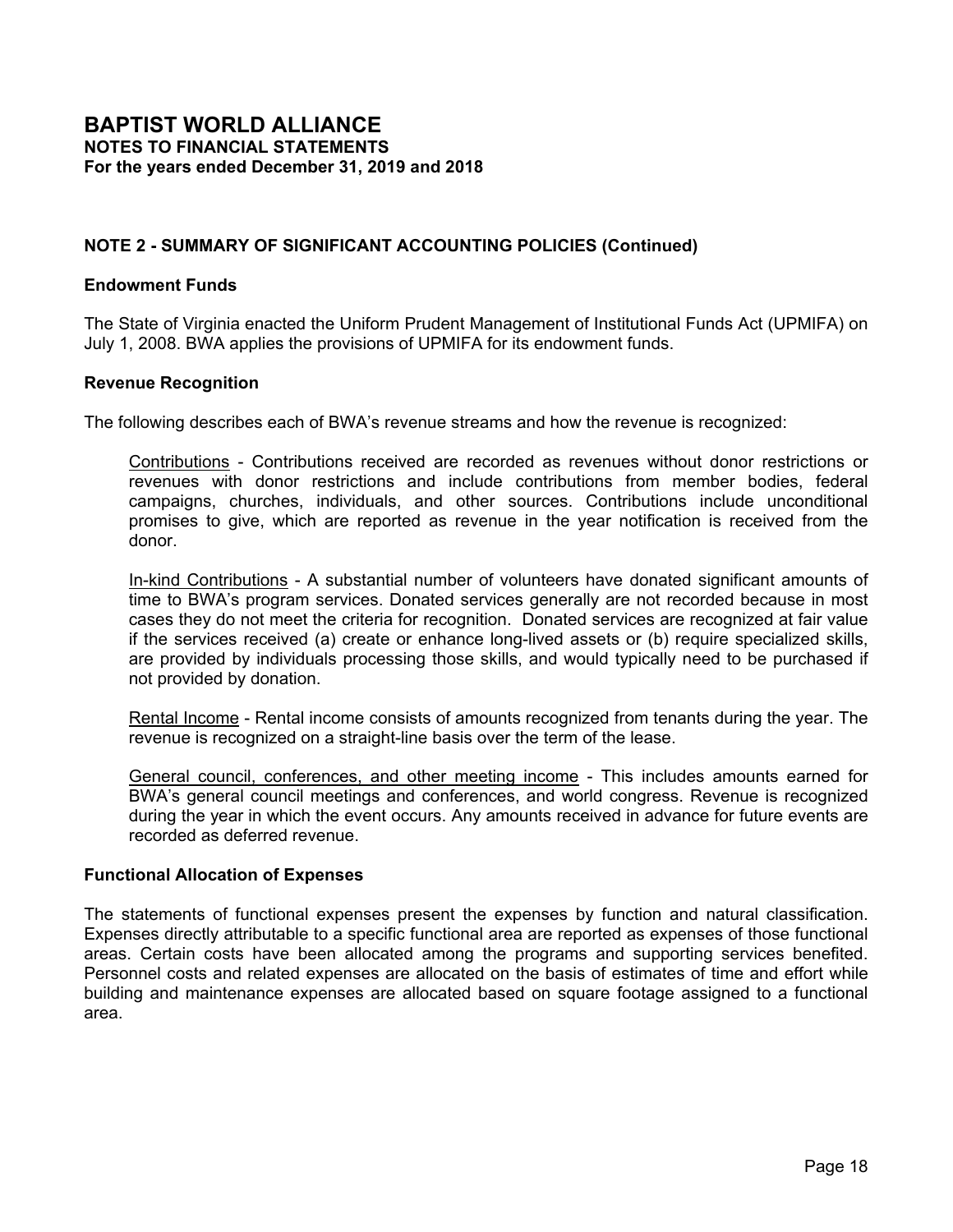|                  |                | <b>PROGRAM SERVICES</b>        |                          | <b>SUPPORTING SERVICES</b> |                 |    |                          |    |                          |    |                |                 |
|------------------|----------------|--------------------------------|--------------------------|----------------------------|-----------------|----|--------------------------|----|--------------------------|----|----------------|-----------------|
|                  |                | <b>Supporting the Programs</b> |                          |                            | <b>Total</b>    |    |                          |    |                          |    |                |                 |
| <b>Executive</b> | Communi-       | <b>Ministry</b>                |                          |                            | Program         |    | Adminis-                 |    |                          |    |                |                 |
| Office           | cations        | <b>Support</b>                 | Advancement              |                            | <b>Services</b> |    | tration                  |    | <b>Fundraising</b>       |    | <b>Tenants</b> | <b>Total</b>    |
| \$<br>127,086    | \$<br>50.348   | \$<br>43,413                   | \$<br>46,178             | \$                         | 361,750         | \$ | 244,686                  | \$ | 53,604                   | \$ | 29,384         | \$<br>689,424   |
| 1,271            | 1,047          | 3,269                          | 3,395                    |                            | 13,734          |    | 13,522                   |    | 2,649                    |    | 2,193          | 32,098          |
| 18,782           | 9,852          | 8,872                          | 6,477                    |                            | 56,271          |    | 35,517                   |    | 7,731                    |    |                | 99,519          |
| 15,005           | 19,853         | 11,853                         | 830                      |                            | 64,717          |    | 50,774                   |    | 2,715                    |    | 5,130          | 123,336         |
| 162,144          | 81,100         | 67,407                         | 56,880                   |                            | 496,472         |    | 344,499                  |    | 66,699                   |    | 36,707         | 944,377         |
|                  |                |                                | 12,023                   |                            | 12,023          |    |                          |    | 53,970                   |    |                | 65,993          |
| 13,056           | 6,805          | 12,319                         | 6,114                    |                            | 71,397          |    | 9,888                    |    | 1,453                    |    | 44,358         | 127,096         |
| 23,653           | $\blacksquare$ |                                | 2,927                    |                            | 223,140         |    |                          |    |                          |    |                | 223,140         |
| 9,365            | 4,881          | 8,836                          | 4,386                    |                            | 51,214          |    | 7,094                    |    | 1,040                    |    | 34,796         | 94,144          |
|                  |                |                                | 1,345                    |                            | 1,345           |    |                          |    |                          |    |                | 1,345           |
| 64,795           |                |                                |                          |                            | 422,159         |    |                          |    |                          |    |                | 422,159         |
|                  |                |                                |                          |                            | 57,000          |    |                          |    |                          |    |                | 57,000          |
| 4,471            | 813            | 851                            | 6,110                    |                            | 13,409          |    |                          |    |                          |    |                | 13,409          |
| 1,333            | 875            | 1,159                          | 700                      |                            | 8,653           |    | 722                      |    | 106                      |    | 2,923          | 12,404          |
| 5,480            | 5,731          | 7,144                          | 3,540                    |                            | 53,919          |    | 24,260                   |    | 3,178                    |    |                | 81,357          |
| 618              | 375            | 485                            | 211                      |                            | 3,554           |    | 15,438                   |    | 1,963                    |    |                | 20,955          |
| 2,297            | 5,436          |                                | 2,520                    |                            | 10,628          |    | 665                      |    | 3,500                    |    |                | 14,793          |
| 2,002            | 75             | 1,177                          | 2,289                    |                            | 6,061           |    |                          |    |                          |    |                | 6,061           |
| 11,146           |                |                                |                          |                            | 11,146          |    |                          |    |                          |    |                | 11,146          |
| 3,295            |                |                                | 600                      |                            | 3,895           |    |                          |    |                          |    |                | 3,895           |
|                  | 33,831         |                                |                          |                            | 33,831          |    |                          |    |                          |    |                | 33,831          |
|                  | 320            |                                | 678                      |                            | 3,427           |    | 20,369                   |    |                          |    | 1,398          | 25,194          |
| 232              |                | 211                            |                          |                            | 443             |    |                          |    |                          |    |                | 443             |
| 1,196            | 345            | 1,325                          | 5,929                    |                            | 11,081          |    | 1,461                    |    | 191                      |    |                | 12,733          |
|                  |                |                                |                          |                            |                 |    |                          |    |                          |    | 22,368         | 22,368          |
| 1,110            | 1,079          | 1,170                          | 607                      |                            | 9,341           |    | 4,571                    |    | 599                      |    |                | 14,511          |
| 28,199           | 8,409          | 2,126                          | $\overline{\phantom{a}}$ |                            | 52,275          |    | $\overline{\phantom{a}}$ |    | $\overline{\phantom{a}}$ |    |                | 52,275          |
| \$<br>334,392    | 150,075<br>\$  | \$<br>104,210                  | \$<br>106,859            | \$                         | 1,556,413       | \$ | 428,967                  | \$ | 132,699                  |    | \$142,550      | \$<br>2,260,629 |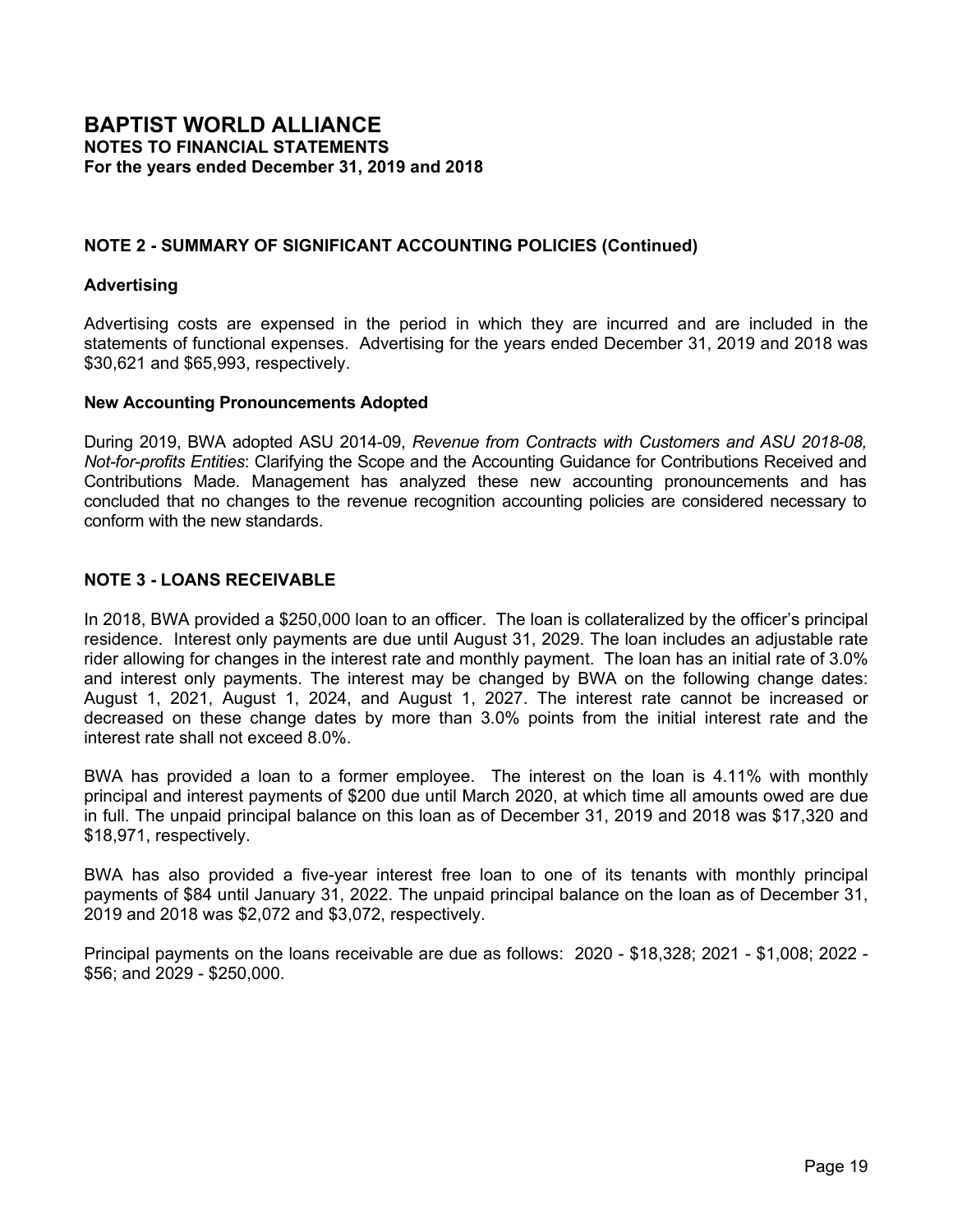**STATEMENTS OF CASH FLOWS**

**For the years ended December 31, 2019 and 2018**

|                                                                | 2019          | 2018          |
|----------------------------------------------------------------|---------------|---------------|
| <b>Cash Flows from Operating Activities</b>                    |               |               |
| Cash received from:                                            |               |               |
| Contributions from member bodies                               | \$<br>442,199 | \$<br>431,288 |
| Combined federal campaign contributions                        | 5,856         | 13,235        |
| Contributions from churches, individuals and others            | 1,399,182     | 1,227,694     |
| General council, conferences and other meeting income          | 745,481       | 254,830       |
| Interest and dividends                                         | 122,234       | 115,789       |
| Distributions from perpetual trusts                            | 71,940        | 71,182        |
| Rental income and miscellaneous                                | 292,216       | 310,189       |
|                                                                | 3,079,108     | 2,424,207     |
| Cash paid for:                                                 |               |               |
| Personnel costs                                                | (969, 844)    | (951, 234)    |
| Grants                                                         | (426, 660)    | (479, 159)    |
| Goods, services and meetings                                   | (1,036,892)   | (764, 370)    |
|                                                                | (2,433,396)   | (2, 194, 763) |
| Net cash provided by operating activities                      | 645,712       | 229,444       |
| <b>Cash Flows from Investing Activities</b>                    |               |               |
| Purchases of property and equipment                            | (68, 264)     | (55, 104)     |
| Purchases of investments                                       | (600, 714)    | (6, 719)      |
| Proceeds from sales of investments                             |               | 250,000       |
| Cash paid for loan receivable                                  |               | (250,000)     |
| Loan repayments received                                       | 2,651         | 2,637         |
| Net cash used by investing activities                          | (666, 327)    | (59, 186)     |
| <b>Cash Flows from Financing Activities</b>                    |               |               |
| Cash contributions received and restricted for endowment funds | 800           | 250           |
| <b>Effect of Exchange Rate Changes on Cash</b>                 | (2, 587)      | (2,964)       |
| <b>Net Change in Cash and Cash Equivalents</b>                 | (22, 402)     | 167,544       |
| <b>Cash and Cash Equivalents, Beginning</b>                    | 952,031       | 784,487       |
| <b>Cash and Cash Equivalents, Ending</b>                       | \$<br>929,629 | \$<br>952,031 |

#### **Supplemental Disclosure:**

During 2018, BWA disposed of fully-depreciated equipment of \$26,548 and capitalized donated building improvements of \$31,341.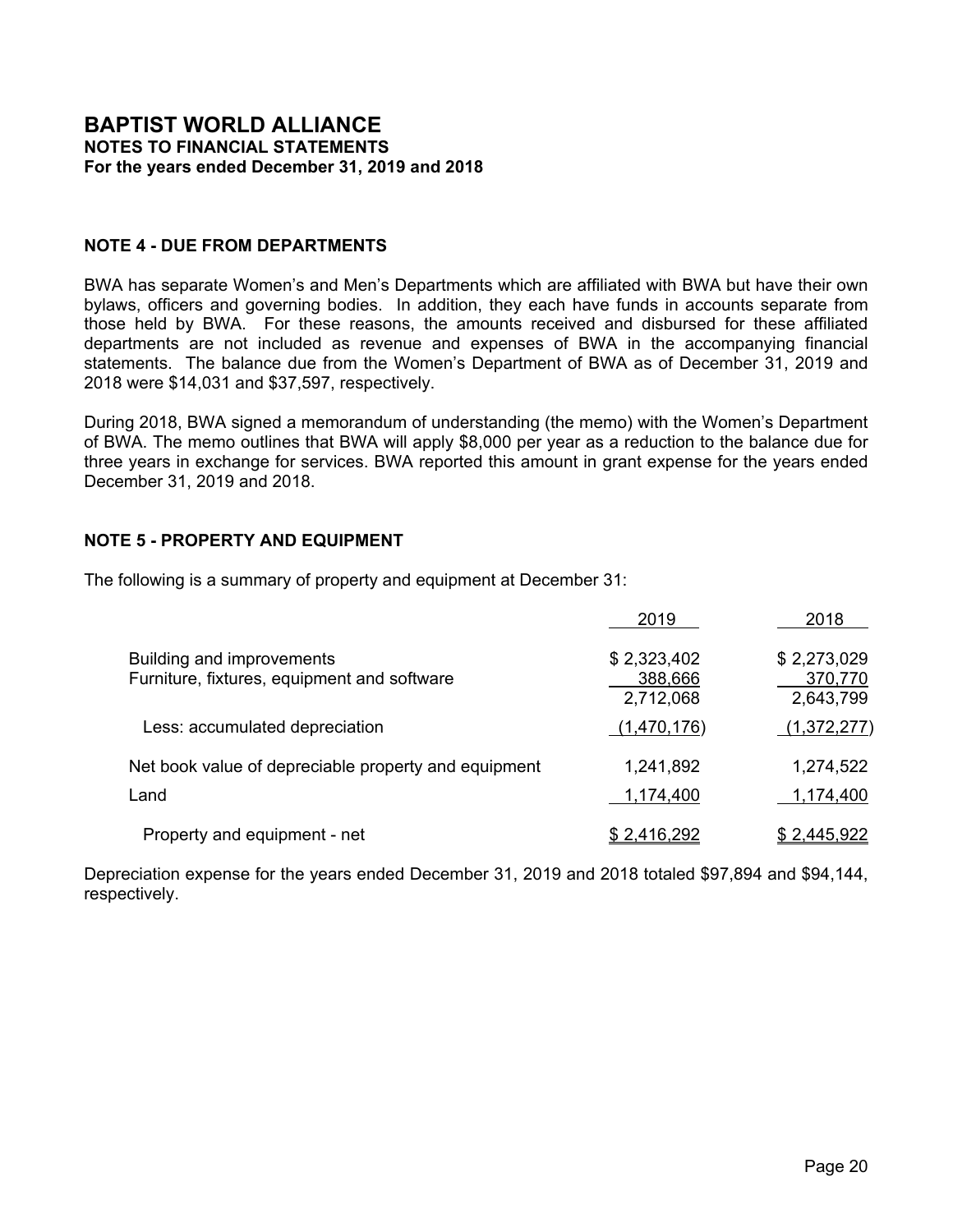### **NOTE 1 - DESCRIPTION OF ORGANIZATION**

The Baptist World Alliance (BWA) is the worldwide fellowship of Baptists called together by the Holy Spirit to express the essential unity of Baptist people in the Lord Jesus Christ.

As people of God, and through its ministries and programs, the Baptist World Alliance proclaims the Gospel, meets human need, strengthens fellowship, promotes evangelism, education and church development, stimulates cooperative actions, and serves as a prophetic voice for human rights and religious freedom.

Descriptions of the program services are as follows:

**Strengthen Worship, Fellowship and Unity:** Centered in Jesus Christ and rooted in deep spiritual life, BWA strengthens our worldwide family through ongoing gatherings, pastoral presence, mutual friendships, and the cultivation of worship, fellowship and unity. BWA hosts the most internationally diverse Baptist annual gathering in the world, touching thousands of lives through each five year quinquennial celebration. BWA also produces resources and leadership initiatives that promote worship, fellowship and unity.

**Youth Department:** The BWA Youth Department plans, coordinates and implements youth activities to further the church's mission through BWA-related youth groups and their members around the world. It provides training opportunities for youth leadership development, fosters fellowship and promotes Baptist unity among the youth, and nurtures among the youth a commitment to the BWA mission.

**Lead in Mission and Evangelism**: Compelled by the Great Commission, BWA leads with a passionate commitment to Gospel witness in every context and people group, fosters multidirectional partnerships that connect individuals and churches, and encourages global mission and evangelism. BWA provides churches and pastors with resources for context-appropriate gospel sharing. In the past 20 years, BWA has held more than 25 events in 25 countries, trained more than 4,700 registrants and affected tens of thousands, including supporting church planting and indigenous evangelistic, outreach programs.

**Respond through Aid, Relief and Community Development (a/k/a Baptist World Aid)**: Challenged to generously love our neighbor, BWA responds to people in need, collaborates in times of crisis, networks with other agencies, supports sustainability and creation care, builds capacity, empowers local church engagement and provides aid, relief, and community development. Baptist World Aid (BWAid) puts resources in the hands of Baptist churches and organizations around the world so they may pursue empowered, holistic transformation. BWAid has distributed initiatives for emergency shelter, refugee assistance, hunger and water relief, agriculture and husbandry developments, natural disaster responses, skill training projects and education. BWAid serves people in need regardless of their ethnicity, gender, caste, color or religion.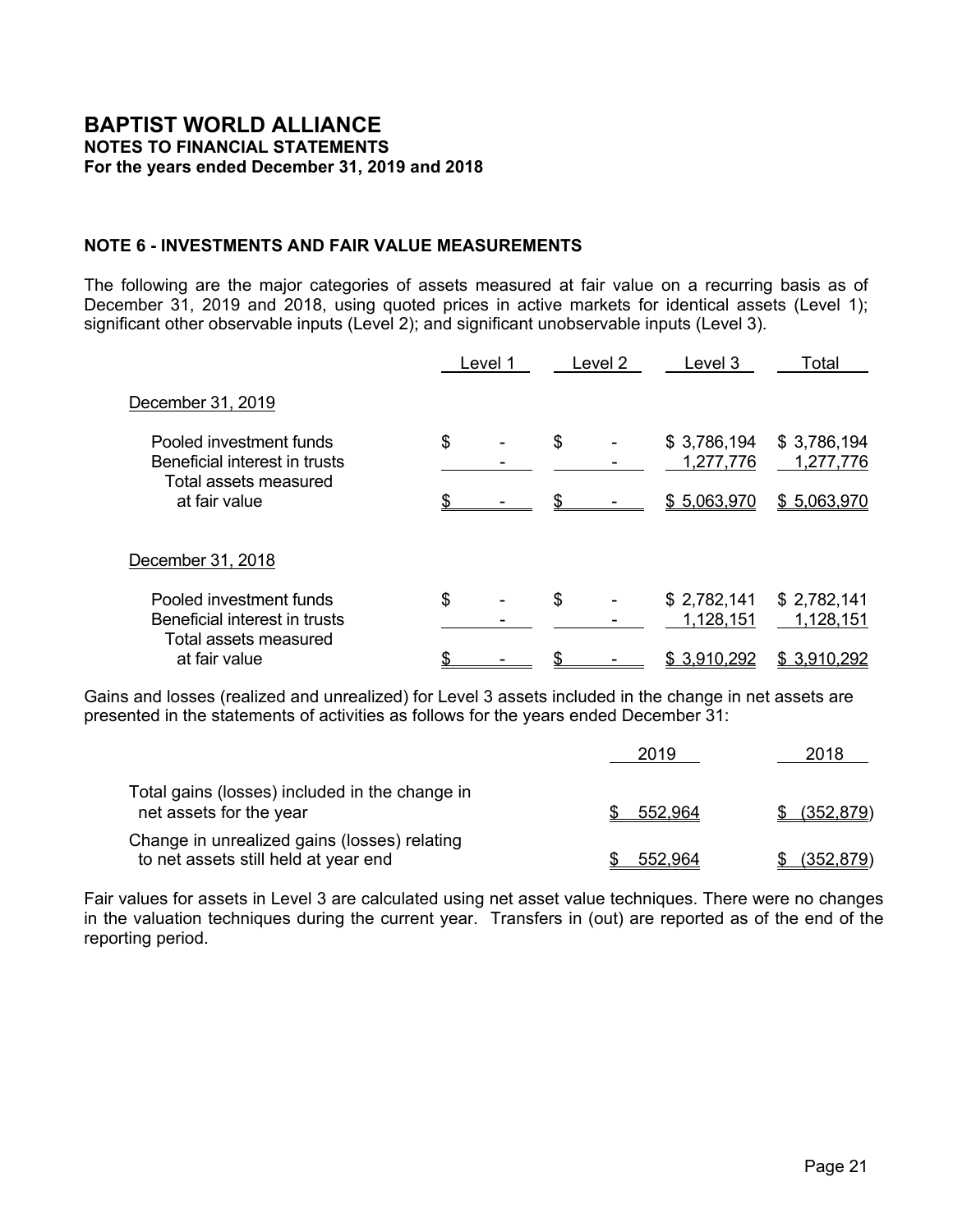### **NOTE 1 - DESCRIPTION OF ORGANIZATION (Continued)**

Descriptions of the program services are as follows:

**Advance Theological Reflection and Transformational Leadership:** Called to discipleship, BWA advances multicultural and multilingual training, empowers next generation leaders, encourages meaningful dialogue and praxis, and engages in relevant theological reflection and transformational leadership.

**Defend Religious Freedom, Human Rights and Justice:** Committed to a biblical understanding of the image of God in every person, BWA defends an ethic of life, supports religious freedom for all, stands in solidarity with the marginalized, advocates at every level, trains and networks proactively, and mobilizes for religious freedom, human rights, and justice.

In addition, the following departments actively support all of the above programs throughout the year:

**Executive Office** – coordinates, administers and executes programs, which help to support positive relationships within BWA and between BWA and its member bodies and related organizations.

**Communications** – seeks to validate the perception of BWA as playing a key role in the life of the worldwide Baptist community. It positions BWA as a unique organization that truly reflects and represents Baptist life, thought, belief and unity.

**Ministry Support** – manages the financial activities of BWA in a manner designed to protect the assets, meet reporting requirements and effectively accomplish the financial stewardship responsibilities of BWA.

**Advancement** – oversees promotional events and the creation and distribution of materials designed to inform and inspire donors and potential donors.

Descriptions of the supporting services are as follows:

**Administration** – activities necessary to secure proper administrative functioning of the governing board, to maintain an adequate working environment, and to manage the financial responsibilities which include business management, human resources, record-keeping, budgeting, building management, and related administrative activities.

**Fundraising** – activities include soliciting contributions from member bodies, churches, individuals and others to provide the structure necessary to encourage and secure financial support for BWA's programs and operations.

**Tenants** – activities include managing the tenant rental agreements for the additional office space in the headquarters building located in Falls Church, Virginia, which is rented to other nonprofits or small businesses.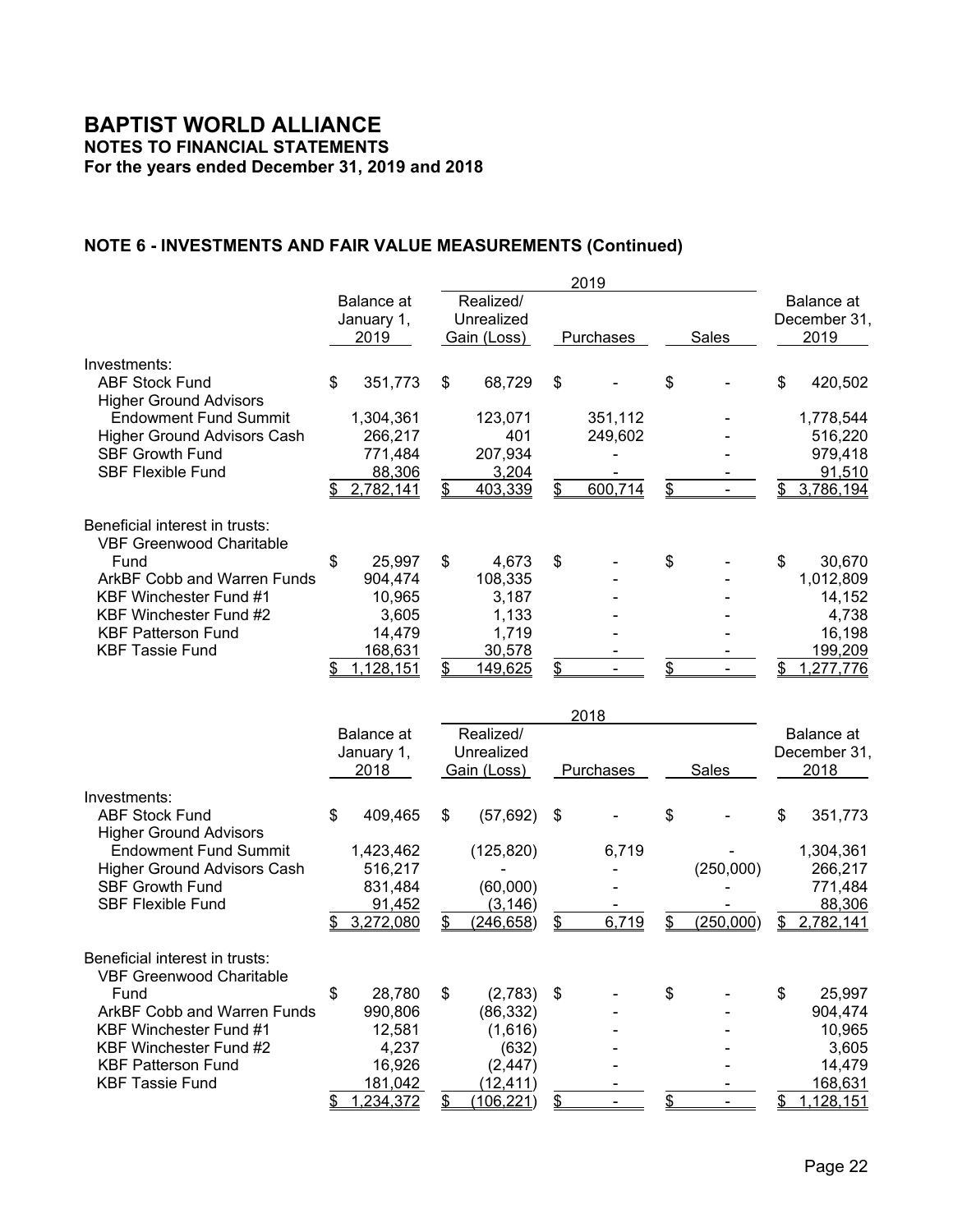### **NOTE 2 - SUMMARY OF SIGNIFICANT ACCOUNTING POLICIES**

### **Basis of Accounting**

BWA prepares its financial statements on the accrual basis of accounting in accordance with accounting principles generally accepted in the United States of America. Revenue is recognized when earned and expenses are recorded as incurred.

#### **Measure of Operations**

BWA has presented the statements of activities based on an intermediate measure of operations. The change in net assets from operations includes all revenue and expenses that are an integral part of BWA's programs and supporting activities and net assets released from restrictions to support operating expenditures. The measure of operations includes support for operating activities from both net assets with donor restrictions and net assets without donor restrictions. The measure of operations excludes the realized and unrealized net appreciation in fair value of investments and the change in value of beneficial interests.

### **Use of Estimates**

The preparation of financial statements in conformity with accounting principles generally accepted in the United States of America requires management to make estimates and assumptions that affect the reported amounts of assets and liabilities and disclosure of contingent assets and liabilities at the date of the financial statements and the reported amounts of support and revenue and expenses during the reporting period. Actual results could differ from those estimates.

#### **Cash and Cash Equivalents**

Cash and cash equivalents include amounts invested in short-term investments with original maturities of 90 days or less or designated for use in operations. Cash and cash equivalents held by an investment custodian to facilitate investment transactions or for investment are included in investments in the statements of financial position.

#### **Foreign Currencies**

All amounts in the accompanying financial statements are expressed in United States dollars. Foreign currencies (Euros/Pounds) received which were not immediately exchanged for U.S. dollars and foreign currencies disbursed have been translated to U.S. dollar equivalents at an average exchange rate for the year.

#### **Accounts Receivable**

Receivables are valued at management's estimate of the amount that will ultimately be collected. The allowance for doubtful accounts is based on specific identification of uncollectible accounts and BWA's historical collection experience.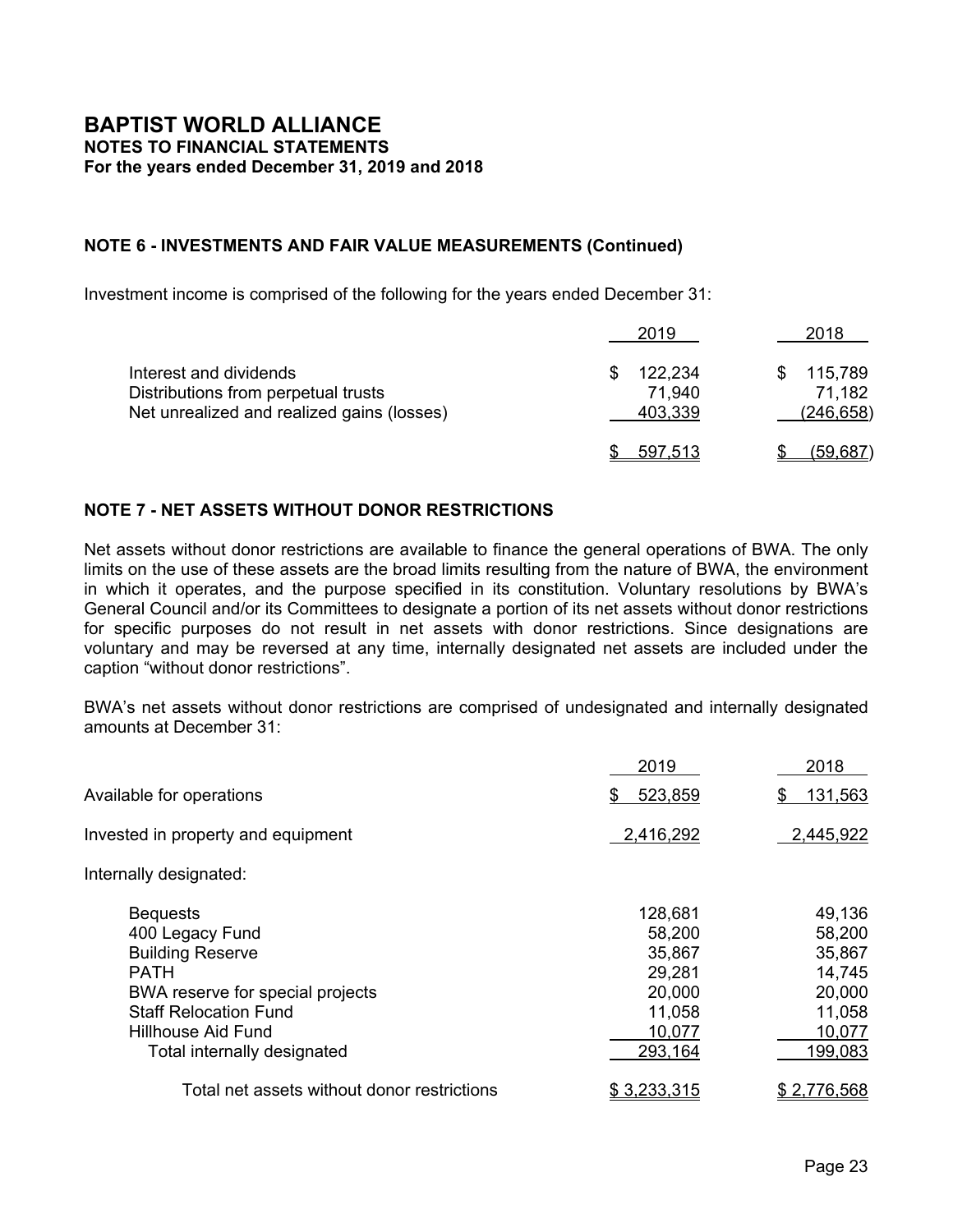### **NOTE 2 - SUMMARY OF SIGNIFICANT ACCOUNTING POLICIES (Continued)**

All receivables are considered to be fully collectible at December 31, 2019 and 2018, and as such, no allowance for doubtful accounts has been provided for in the financial statements.

#### **Pledges Receivable**

Unconditional promises to give are recognized as revenue or gains in the period the promise is received and as assets, decreases in liabilities, or expenses depending on the form of the benefits received. Promises made to BWA for future contributions expected to be fully collectible are recorded as pledges receivable and as revenue at the value of such future payments. Conditional promises to give are recognized when the conditions on which they depend are substantially met.

Unconditional promises to give that are expected to be collected in future years are recorded at the present value of estimated future cash flows. The discounts on those amounts are computed using risk-free interest rates applicable to the years in which the promises are received. Amortization of the discount is included in contribution revenue. The discounts will be recognized as contribution revenue in future fiscal years as the discount is amortized over the duration of the contributions.

Pledges receivable as of December 31, 2018 were due within one year. There was no allowance or discount to present value as of December 31, 2018.

#### **Property and Equipment**

BWA follows the practice of capitalizing the cost of all major additions of property and equipment while replacements, maintenance and repairs which do not improve or extend the lives of the respective assets are expensed immediately. Depreciation is computed using the straight-line method over the estimated useful lives of the related assets, which are as follows:

| Building and improvements | 20 - 40 years |
|---------------------------|---------------|
| Furniture and fixtures    | 10 years      |
| Equipment and software    | 3 - 8 years   |

#### **Investments**

The investments of BWA consist of amounts invested in group or pooled investment funds managed by various Baptist Foundations which invest these funds in readily marketable securities. The net asset value of each of these funds is calculated at least monthly by the fund management based on quoted market values of the underlying securities of the pools. BWA may redeem amounts from its share of the pooled funds at the latest calculated net asset value by giving the fund proper notice. In all cases the required notice is 30 days or less. Accordingly, BWA carries its investments at their fair value based on these calculated net asset values, which are considered to be unobservable inputs (Level 3) in the fair value measurement hierarchy.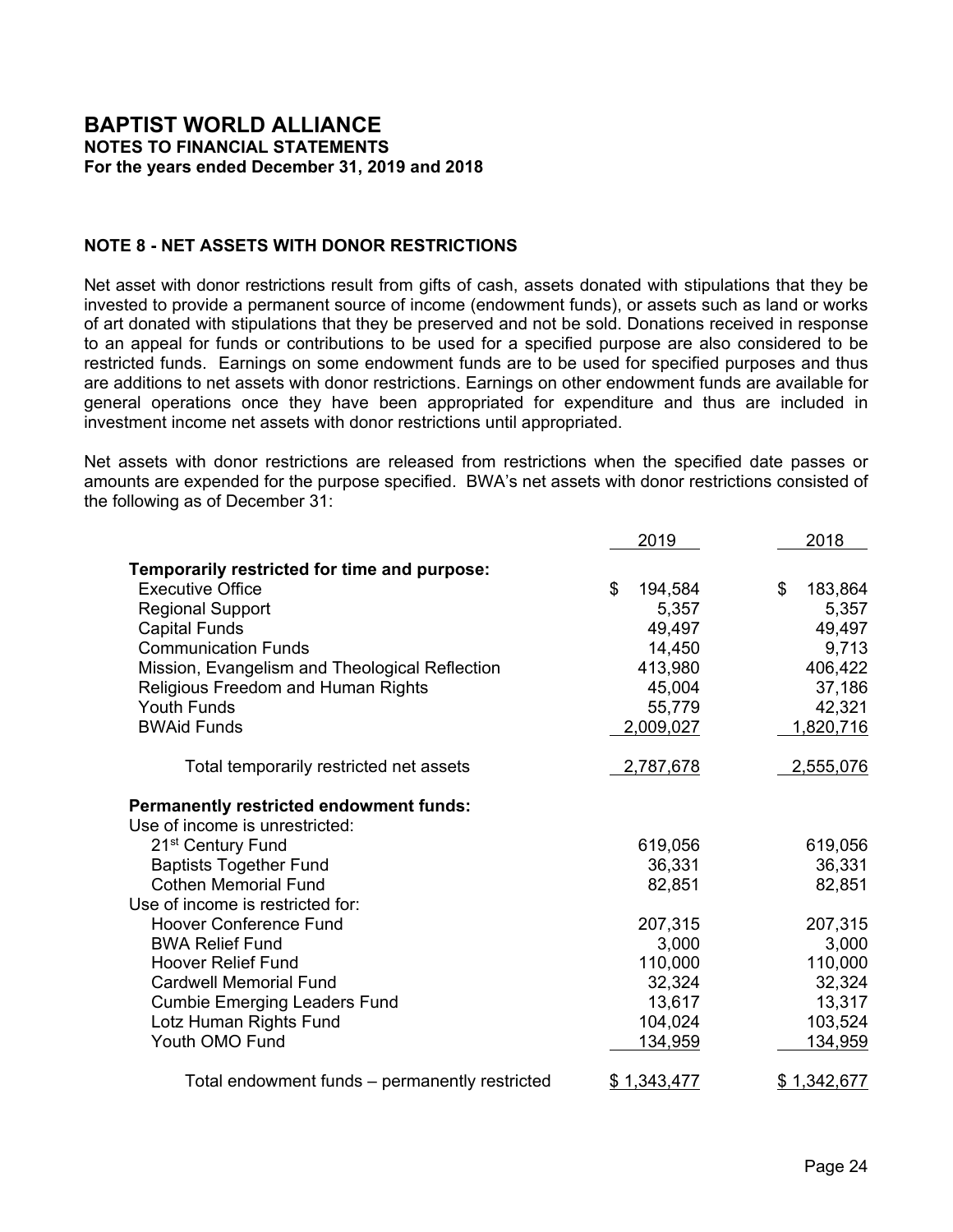### **NOTE 2 - SUMMARY OF SIGNIFICANT ACCOUNTING POLICIES (Continued)**

Investments may also include donated stock that is not immediately sold. All investments are carried at their fair value as of the date of the statements of financial position, which may differ from the amount ultimately realized at the time of sale. Realized and unrealized gains and losses are reflected in the statements of activities. The cost of investments sold is determined by the specific identification method.

Investment securities are exposed to various risks such as interest rates, market and credit risks. Due to the level of risk associated with certain investment securities, it is at least reasonably possible that changes in the values of investment securities will occur in the near term and that such changes could materially affect account balances and the amounts reported in the accompanying financial statements.

### **Fair Value Measurements**

FASB ASC 820, *Fair Value Measurements and Disclosures*, established a framework for measuring fair value. That framework provides a fair value hierarchy that prioritizes the inputs to valuation techniques used to measure fair value. The hierarchy gives the highest priority to the unadjusted quoted prices in active markets for identical assets or liabilities (Level 1 measurements) and the lowest priority to unobservable inputs (Level 3 measurements).

The three levels of the fair value hierarchy under FASB ASC 820 are described as follows:

- *Level 1*: Level 1 inputs are quoted prices (unadjusted) in active markets for identical assets or liabilities that are accessible at the measurement date (e. g., equity securities traded on the New York Stock Exchange).
- *Level 2*: Level 2 inputs are from other than quoted market prices included in Level 1 that are observable for the asset or liability, either directly or indirectly (e. g., quoted market prices of similar assets or liabilities in active markets, or quoted market prices for identical or similar assets or liabilities in markets that are not active).
- *Level 3*: Level 3 inputs are unobservable (e. g., a company's own data) and should be used to measure fair value to the extent that observable inputs are not available.

The fair value measurement level within the fair value hierarchy is based on the lowest level of any input that is significant to the fair value measurement. Valuation techniques used need to maximize the use of the observable inputs and minimize the use of the unobservable inputs.

### **Beneficial Interest in Trusts**

The beneficial interest in trusts consists of permanently restricted perpetual trusts with donor restrictions held by the Arkansas Baptist Foundation (ABF) and the Virginia Baptist Foundation (VBF). The charitable remainder trusts held by the Kentucky Baptist Foundation (KBF) are presented as temporarily donor restricted due to the time restrictions during the donor's lifetime.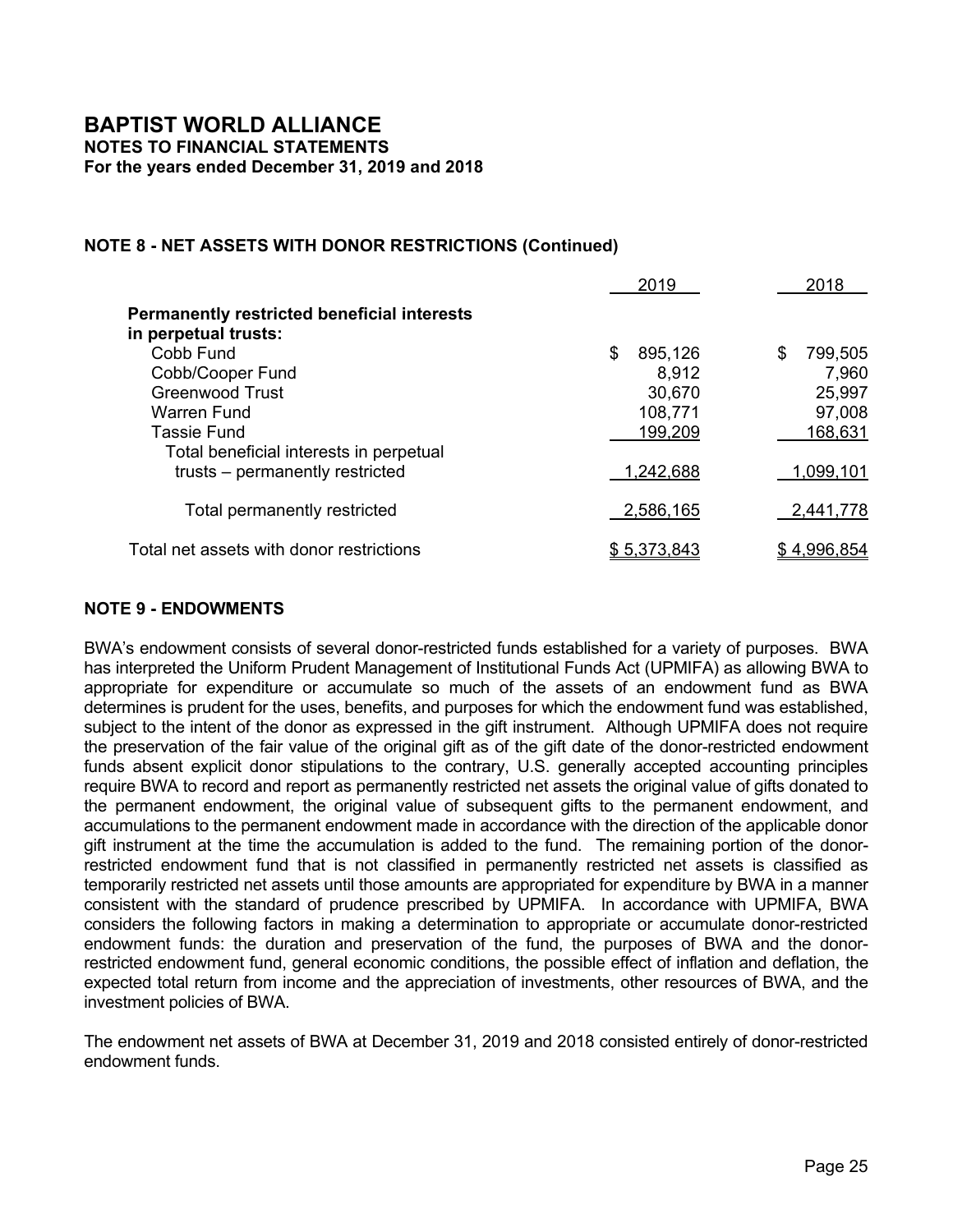### **NOTE 2 - SUMMARY OF SIGNIFICANT ACCOUNTING POLICIES (Continued)**

Annually, BWA receives a portion of the capital appreciation, interest, and dividends earned by ABF and VBF. With respect to ABF only, distributions in excess of the allotted portion of interest, dividends and capital appreciation may be made to BWA in any year as determined by the ABF.

All unrealized gains of ABF and VBF are classified as permanently restricted net assets with donor restrictions. Unrealized gains of KBF are temporarily restricted net assets with donor restrictions.

#### **Net Assets**

Net assets, revenue, gains, and losses are classified based on the existence or absence of contributions with donor-imposed restrictions. Accordingly, net assets of BWA and changes therein are classified and reported as follows:

Net assets without donor restrictions - Net assets available for general use and not subject to donor restrictions. Net assets without donor restrictions also include BWA's investment in property and equipment, net of accumulated depreciation. BWA's General Council and/or its Committees may internally designate a portion of these net assets for specific purposes which makes them unavailable for use at management's discretion.

Net assets with donor restrictions - Net assets with donor restrictions consist of assets whose use is limited by donor-imposed, time and/or purpose restrictions. BWA reports gifts of cash and other assets as revenue with donor restrictions if they are received with donor stipulations that limit the use of the donated asset. When a donor restriction expires, that is, when a stipulated time restriction ends or purpose restriction is accomplished, the net assets are reclassified as net assets without donor restrictions and reported in the statements of activities as net assets released from restrictions.

Some net assets with donor restrictions include a stipulation that assets provided be maintained permanently (perpetual in nature) while permitting BWA to expend the income generated by the assets in accordance with the provisions of additional donor imposed stipulations or the provisions of an approved spending policy.

See Note 8 for more information on the composition of net assets with donor restrictions.

#### **Administration Fees**

A one-time administrative fee on all contributions with donor restrictions received (excluding endowment funds, building funds, funds for support of regional fellowships, and in-kind contributions) is charged to help cover the administrative expenses of handling such donor restricted assets. In 2019 and 2018, the administrative fee was 20%. A percentage of these administrative fees has been designated for scholarships provided by the Program of Assistance for Travel and Hospitality (PATH), which was two percent in 2019 and 2018. These fees are reported as a release from net assets with donor restrictions to net assets without donor restrictions.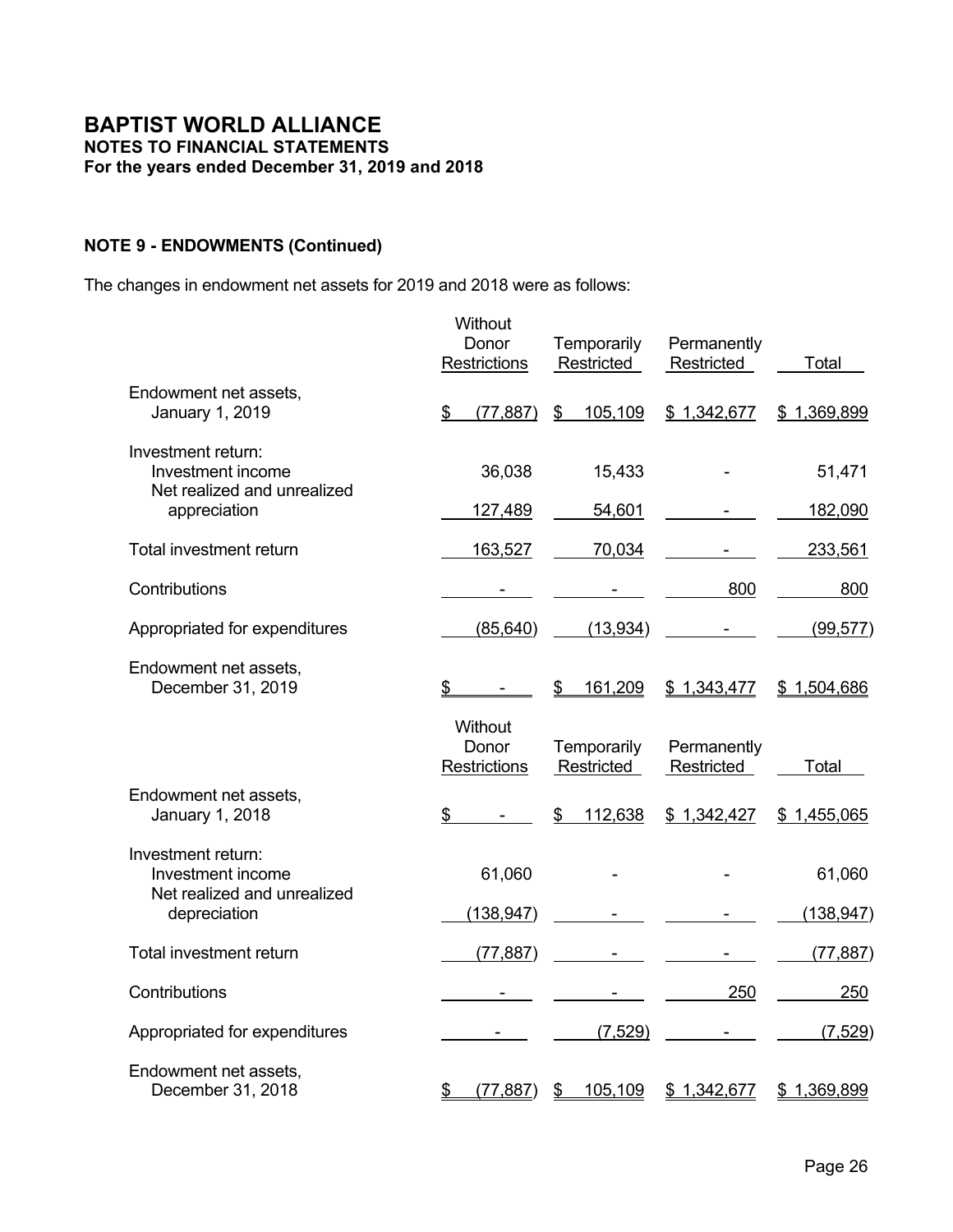### **NOTE 2 - SUMMARY OF SIGNIFICANT ACCOUNTING POLICIES (Continued)**

#### **Endowment Funds**

The State of Virginia enacted the Uniform Prudent Management of Institutional Funds Act (UPMIFA) on July 1, 2008. BWA applies the provisions of UPMIFA for its endowment funds.

#### **Revenue Recognition**

The following describes each of BWA's revenue streams and how the revenue is recognized:

Contributions - Contributions received are recorded as revenues without donor restrictions or revenues with donor restrictions and include contributions from member bodies, federal campaigns, churches, individuals, and other sources. Contributions include unconditional promises to give, which are reported as revenue in the year notification is received from the donor.

In-kind Contributions - A substantial number of volunteers have donated significant amounts of time to BWA's program services. Donated services generally are not recorded because in most cases they do not meet the criteria for recognition. Donated services are recognized at fair value if the services received (a) create or enhance long-lived assets or (b) require specialized skills, are provided by individuals processing those skills, and would typically need to be purchased if not provided by donation.

Rental Income - Rental income consists of amounts recognized from tenants during the year. The revenue is recognized on a straight-line basis over the term of the lease.

General council, conferences, and other meeting income - This includes amounts earned for BWA's general council meetings and conferences, and world congress. Revenue is recognized during the year in which the event occurs. Any amounts received in advance for future events are recorded as deferred revenue.

#### **Functional Allocation of Expenses**

The statements of functional expenses present the expenses by function and natural classification. Expenses directly attributable to a specific functional area are reported as expenses of those functional areas. Certain costs have been allocated among the programs and supporting services benefited. Personnel costs and related expenses are allocated on the basis of estimates of time and effort while building and maintenance expenses are allocated based on square footage assigned to a functional area.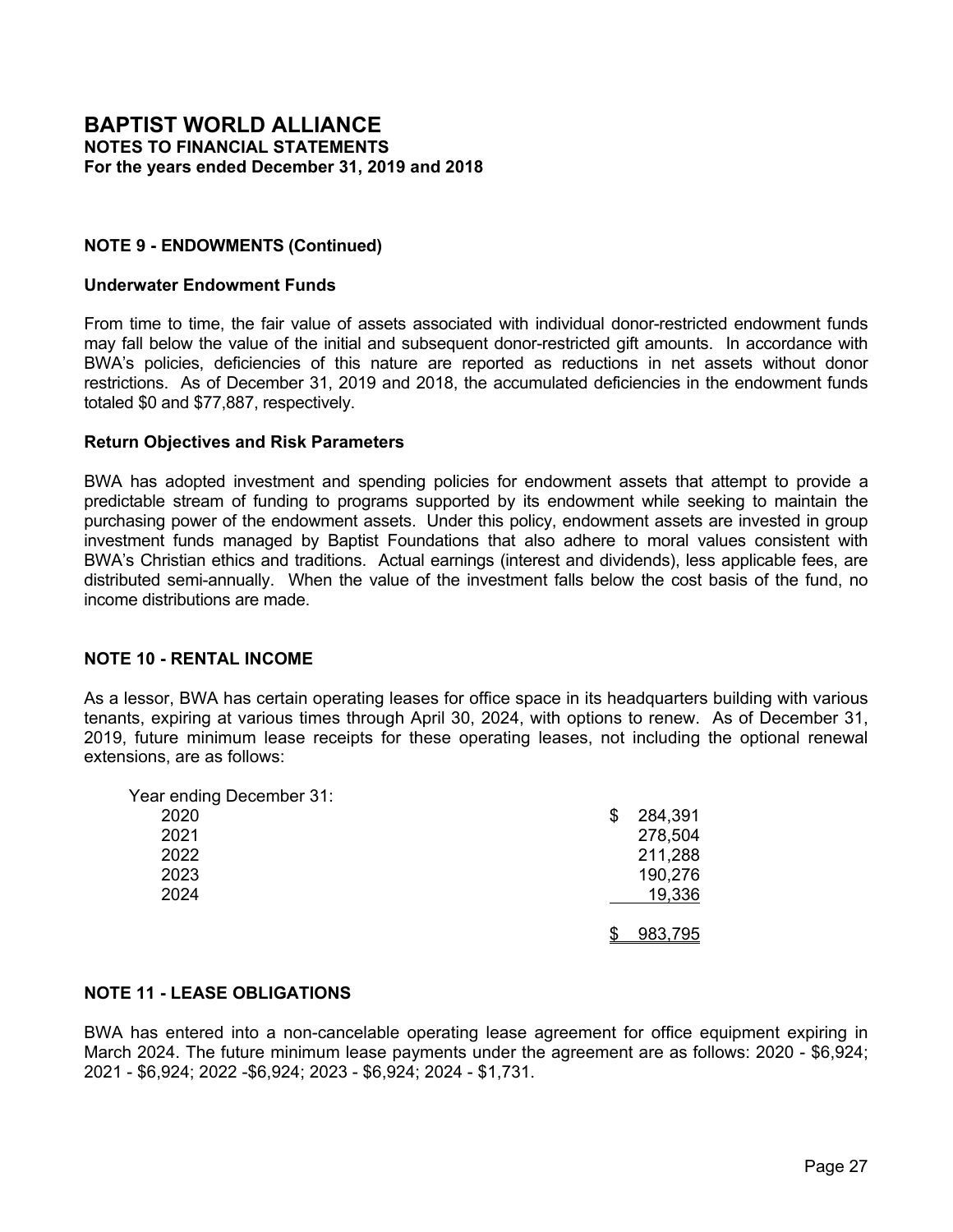### **NOTE 2 - SUMMARY OF SIGNIFICANT ACCOUNTING POLICIES (Continued)**

#### **Advertising**

Advertising costs are expensed in the period in which they are incurred and are included in the statements of functional expenses. Advertising for the years ended December 31, 2019 and 2018 was \$30,621 and \$65,993, respectively.

#### **New Accounting Pronouncements Adopted**

During 2019, BWA adopted ASU 2014-09, *Revenue from Contracts with Customers and ASU 2018-08, Not-for-profits Entities*: Clarifying the Scope and the Accounting Guidance for Contributions Received and Contributions Made. Management has analyzed these new accounting pronouncements and has concluded that no changes to the revenue recognition accounting policies are considered necessary to conform with the new standards.

#### **NOTE 3 - LOANS RECEIVABLE**

In 2018, BWA provided a \$250,000 loan to an officer. The loan is collateralized by the officer's principal residence. Interest only payments are due until August 31, 2029. The loan includes an adjustable rate rider allowing for changes in the interest rate and monthly payment. The loan has an initial rate of 3.0% and interest only payments. The interest may be changed by BWA on the following change dates: August 1, 2021, August 1, 2024, and August 1, 2027. The interest rate cannot be increased or decreased on these change dates by more than 3.0% points from the initial interest rate and the interest rate shall not exceed 8.0%.

BWA has provided a loan to a former employee. The interest on the loan is 4.11% with monthly principal and interest payments of \$200 due until March 2020, at which time all amounts owed are due in full. The unpaid principal balance on this loan as of December 31, 2019 and 2018 was \$17,320 and \$18,971, respectively.

BWA has also provided a five-year interest free loan to one of its tenants with monthly principal payments of \$84 until January 31, 2022. The unpaid principal balance on the loan as of December 31, 2019 and 2018 was \$2,072 and \$3,072, respectively.

Principal payments on the loans receivable are due as follows: 2020 - \$18,328; 2021 - \$1,008; 2022 - \$56; and 2029 - \$250,000.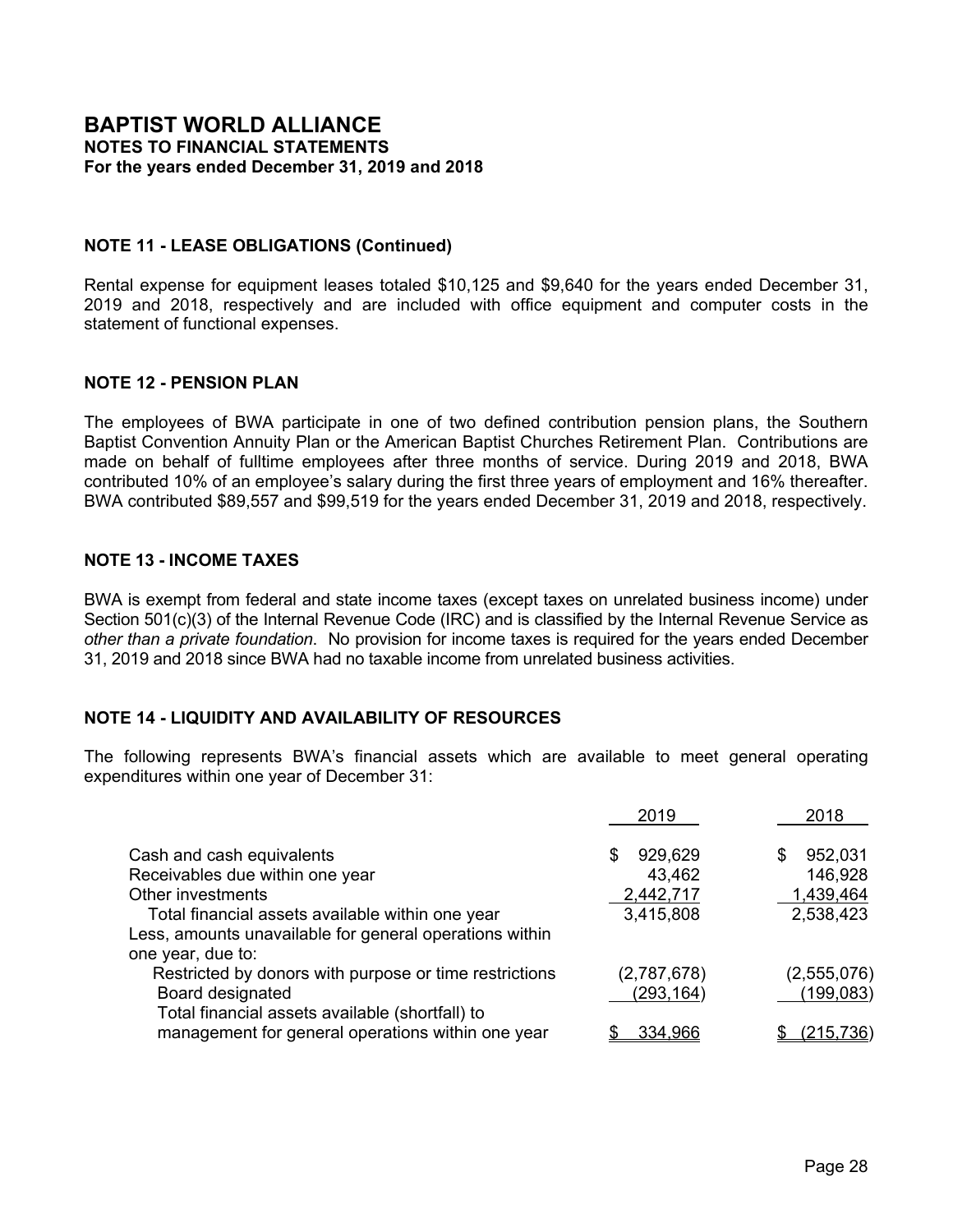### **NOTE 4 - DUE FROM DEPARTMENTS**

BWA has separate Women's and Men's Departments which are affiliated with BWA but have their own bylaws, officers and governing bodies. In addition, they each have funds in accounts separate from those held by BWA. For these reasons, the amounts received and disbursed for these affiliated departments are not included as revenue and expenses of BWA in the accompanying financial statements. The balance due from the Women's Department of BWA as of December 31, 2019 and 2018 were \$14,031 and \$37,597, respectively.

During 2018, BWA signed a memorandum of understanding (the memo) with the Women's Department of BWA. The memo outlines that BWA will apply \$8,000 per year as a reduction to the balance due for three years in exchange for services. BWA reported this amount in grant expense for the years ended December 31, 2019 and 2018.

### **NOTE 5 - PROPERTY AND EQUIPMENT**

The following is a summary of property and equipment at December 31:

|                                                                          | 2019                                | 2018                                |
|--------------------------------------------------------------------------|-------------------------------------|-------------------------------------|
| Building and improvements<br>Furniture, fixtures, equipment and software | \$2,323,402<br>388,666<br>2,712,068 | \$2,273,029<br>370,770<br>2,643,799 |
| Less: accumulated depreciation                                           | (1,470,176)                         | (1,372,277)                         |
| Net book value of depreciable property and equipment<br>Land             | 1,241,892<br>1,174,400              | 1,274,522<br>1,174,400              |
| Property and equipment - net                                             | \$2,416,292                         | \$2,445,922                         |

Depreciation expense for the years ended December 31, 2019 and 2018 totaled \$97,894 and \$94,144, respectively.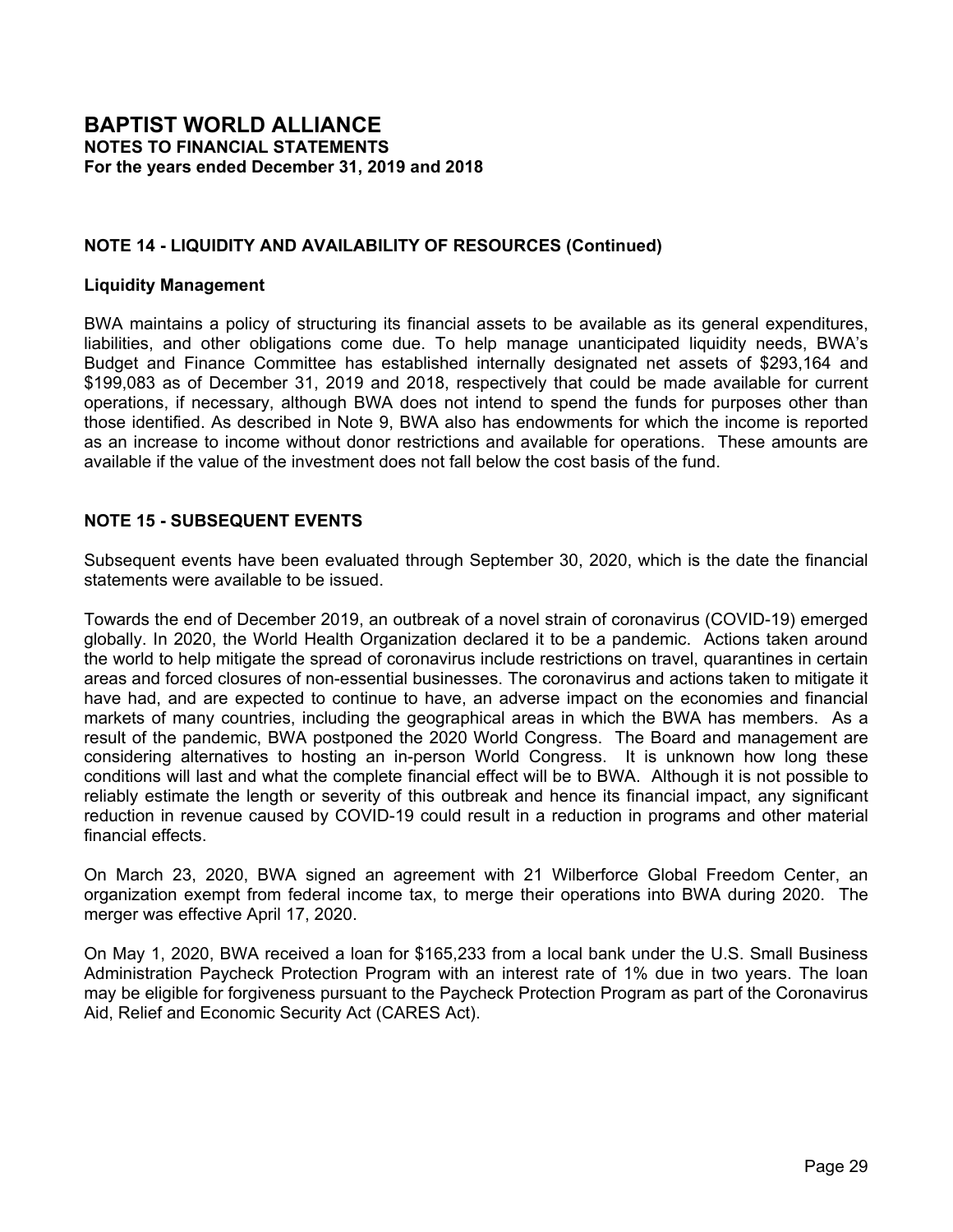### **NOTE 6 - INVESTMENTS AND FAIR VALUE MEASUREMENTS**

The following are the major categories of assets measured at fair value on a recurring basis as of December 31, 2019 and 2018, using quoted prices in active markets for identical assets (Level 1); significant other observable inputs (Level 2); and significant unobservable inputs (Level 3).

|                                                                                   | Level 1 | Level 2 | Level 3                  | Total                    |
|-----------------------------------------------------------------------------------|---------|---------|--------------------------|--------------------------|
| December 31, 2019                                                                 |         |         |                          |                          |
| Pooled investment funds<br>Beneficial interest in trusts<br>Total assets measured | \$      | \$      | \$3,786,194<br>1,277,776 | \$3,786,194<br>1,277,776 |
| at fair value                                                                     |         |         | \$5,063,970              | \$5,063,970              |
| December 31, 2018                                                                 |         |         |                          |                          |
| Pooled investment funds<br>Beneficial interest in trusts<br>Total assets measured | \$      | \$      | \$2,782,141<br>1,128,151 | \$2,782,141<br>1,128,151 |
| at fair value                                                                     |         |         | \$ 3,910,292             | \$ 3,910,292             |

Gains and losses (realized and unrealized) for Level 3 assets included in the change in net assets are presented in the statements of activities as follows for the years ended December 31:

|                                                                                      | 2019    | 2018       |
|--------------------------------------------------------------------------------------|---------|------------|
| Total gains (losses) included in the change in<br>net assets for the year            | 552.964 | (352, 879) |
| Change in unrealized gains (losses) relating<br>to net assets still held at year end | 552.964 | (352, 879) |

Fair values for assets in Level 3 are calculated using net asset value techniques. There were no changes in the valuation techniques during the current year. Transfers in (out) are reported as of the end of the reporting period.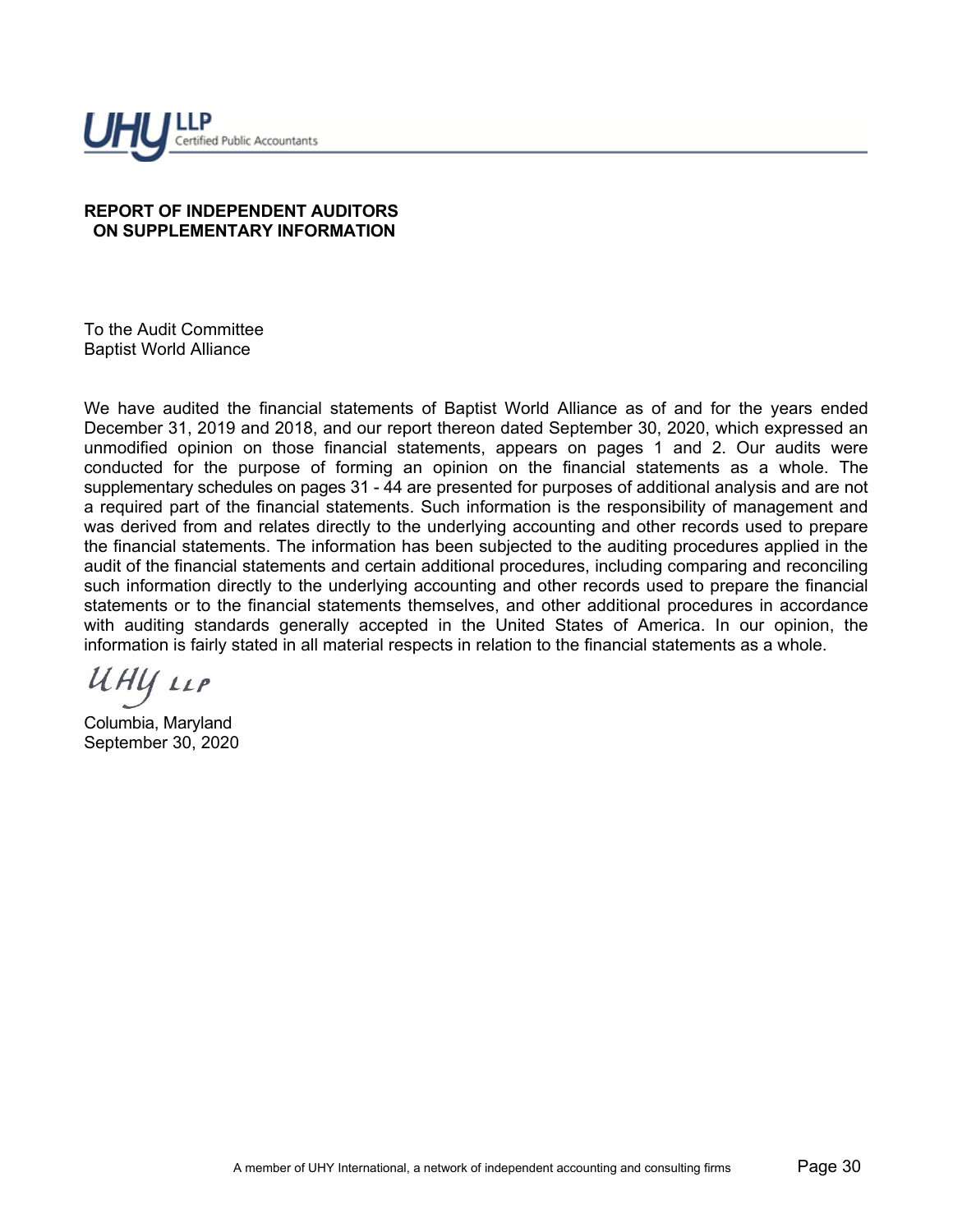# **NOTE 6 - INVESTMENTS AND FAIR VALUE MEASUREMENTS (Continued)**

| Realized/<br><b>Balance</b> at<br>Balance at<br>January 1,<br>Unrealized<br>December 31,<br><b>Sales</b><br>2019<br>Purchases<br>2019<br>Gain (Loss)<br>Investments:<br><b>ABF Stock Fund</b><br>68,729<br>\$<br>351,773<br>\$<br>\$<br>\$<br>\$<br>420,502<br><b>Higher Ground Advisors</b><br><b>Endowment Fund Summit</b><br>1,304,361<br>123,071<br>351,112<br>1,778,544<br><b>Higher Ground Advisors Cash</b><br>266,217<br>401<br>249,602<br>516,220<br><b>SBF Growth Fund</b><br>207,934<br>771,484<br>979,418<br><b>SBF Flexible Fund</b><br>88,306<br>3,204<br>91,510<br>2,782,141<br>403,339<br>600,714<br>$\mathbf{\mathcal{L}}$<br>3,786,194<br>S<br>Beneficial interest in trusts:<br><b>VBF Greenwood Charitable</b><br>\$<br>\$<br>\$<br>\$<br>\$<br>Fund<br>25,997<br>4,673<br>30,670<br>ArkBF Cobb and Warren Funds<br>904,474<br>108,335<br>1,012,809<br><b>KBF Winchester Fund #1</b><br>10,965<br>3,187<br>14,152<br>3,605<br>4,738<br><b>KBF Winchester Fund #2</b><br>1,133<br><b>KBF Patterson Fund</b><br>14,479<br>1,719<br>16,198<br><b>KBF Tassie Fund</b><br>199,209<br>168,631<br>30,578<br>$\mathbf{\mathcal{L}}$<br>1,128,151<br>\$<br>149,625<br>$\frac{1}{2}$<br>\$<br>1,277,776<br>\$<br>2018<br>Realized/<br>Balance at<br><b>Balance</b> at<br>January 1,<br>Unrealized<br>December 31,<br>Purchases<br>Sales<br>2018<br>2018<br>Gain (Loss)<br><b>ABF Stock Fund</b><br>\$<br>\$<br>\$<br>409,465<br>\$<br>(57, 692)<br>351,773<br>\$<br><b>Higher Ground Advisors</b><br><b>Endowment Fund Summit</b><br>(125, 820)<br>1,304,361<br>1,423,462<br>6,719<br>(250,000)<br><b>Higher Ground Advisors Cash</b><br>516,217<br>266,217<br>(60,000)<br><b>SBF Growth Fund</b><br>831,484<br>771,484<br><b>SBF Flexible Fund</b><br>(3, 146)<br>88,306<br>91,452<br>3,272,080<br>6,719<br>(250,000)<br>2,782,141<br>(246, 658)<br>\$<br>S<br>S<br>VBF Greenwood Charitable<br>\$<br>\$<br>\$<br>28,780<br>(2,783)<br>\$<br>\$<br>25,997<br>Fund<br><b>ArkBF Cobb and Warren Funds</b><br>990,806<br>(86, 332)<br>904,474<br><b>KBF Winchester Fund #1</b><br>12,581<br>(1,616)<br>10,965 |                                |                   |               |                         | 2019 |    |                            |
|-----------------------------------------------------------------------------------------------------------------------------------------------------------------------------------------------------------------------------------------------------------------------------------------------------------------------------------------------------------------------------------------------------------------------------------------------------------------------------------------------------------------------------------------------------------------------------------------------------------------------------------------------------------------------------------------------------------------------------------------------------------------------------------------------------------------------------------------------------------------------------------------------------------------------------------------------------------------------------------------------------------------------------------------------------------------------------------------------------------------------------------------------------------------------------------------------------------------------------------------------------------------------------------------------------------------------------------------------------------------------------------------------------------------------------------------------------------------------------------------------------------------------------------------------------------------------------------------------------------------------------------------------------------------------------------------------------------------------------------------------------------------------------------------------------------------------------------------------------------------------------------------------------------------------------------------------------------------------------------------------------------------------------------------------------------------------------------------------------------------------|--------------------------------|-------------------|---------------|-------------------------|------|----|----------------------------|
|                                                                                                                                                                                                                                                                                                                                                                                                                                                                                                                                                                                                                                                                                                                                                                                                                                                                                                                                                                                                                                                                                                                                                                                                                                                                                                                                                                                                                                                                                                                                                                                                                                                                                                                                                                                                                                                                                                                                                                                                                                                                                                                       |                                |                   |               |                         |      |    |                            |
|                                                                                                                                                                                                                                                                                                                                                                                                                                                                                                                                                                                                                                                                                                                                                                                                                                                                                                                                                                                                                                                                                                                                                                                                                                                                                                                                                                                                                                                                                                                                                                                                                                                                                                                                                                                                                                                                                                                                                                                                                                                                                                                       |                                |                   |               |                         |      |    |                            |
|                                                                                                                                                                                                                                                                                                                                                                                                                                                                                                                                                                                                                                                                                                                                                                                                                                                                                                                                                                                                                                                                                                                                                                                                                                                                                                                                                                                                                                                                                                                                                                                                                                                                                                                                                                                                                                                                                                                                                                                                                                                                                                                       |                                |                   |               |                         |      |    |                            |
|                                                                                                                                                                                                                                                                                                                                                                                                                                                                                                                                                                                                                                                                                                                                                                                                                                                                                                                                                                                                                                                                                                                                                                                                                                                                                                                                                                                                                                                                                                                                                                                                                                                                                                                                                                                                                                                                                                                                                                                                                                                                                                                       |                                |                   |               |                         |      |    |                            |
|                                                                                                                                                                                                                                                                                                                                                                                                                                                                                                                                                                                                                                                                                                                                                                                                                                                                                                                                                                                                                                                                                                                                                                                                                                                                                                                                                                                                                                                                                                                                                                                                                                                                                                                                                                                                                                                                                                                                                                                                                                                                                                                       |                                |                   |               |                         |      |    |                            |
|                                                                                                                                                                                                                                                                                                                                                                                                                                                                                                                                                                                                                                                                                                                                                                                                                                                                                                                                                                                                                                                                                                                                                                                                                                                                                                                                                                                                                                                                                                                                                                                                                                                                                                                                                                                                                                                                                                                                                                                                                                                                                                                       |                                |                   |               |                         |      |    |                            |
|                                                                                                                                                                                                                                                                                                                                                                                                                                                                                                                                                                                                                                                                                                                                                                                                                                                                                                                                                                                                                                                                                                                                                                                                                                                                                                                                                                                                                                                                                                                                                                                                                                                                                                                                                                                                                                                                                                                                                                                                                                                                                                                       |                                |                   |               |                         |      |    |                            |
|                                                                                                                                                                                                                                                                                                                                                                                                                                                                                                                                                                                                                                                                                                                                                                                                                                                                                                                                                                                                                                                                                                                                                                                                                                                                                                                                                                                                                                                                                                                                                                                                                                                                                                                                                                                                                                                                                                                                                                                                                                                                                                                       |                                |                   |               |                         |      |    |                            |
|                                                                                                                                                                                                                                                                                                                                                                                                                                                                                                                                                                                                                                                                                                                                                                                                                                                                                                                                                                                                                                                                                                                                                                                                                                                                                                                                                                                                                                                                                                                                                                                                                                                                                                                                                                                                                                                                                                                                                                                                                                                                                                                       |                                |                   |               |                         |      |    |                            |
|                                                                                                                                                                                                                                                                                                                                                                                                                                                                                                                                                                                                                                                                                                                                                                                                                                                                                                                                                                                                                                                                                                                                                                                                                                                                                                                                                                                                                                                                                                                                                                                                                                                                                                                                                                                                                                                                                                                                                                                                                                                                                                                       |                                |                   |               |                         |      |    |                            |
|                                                                                                                                                                                                                                                                                                                                                                                                                                                                                                                                                                                                                                                                                                                                                                                                                                                                                                                                                                                                                                                                                                                                                                                                                                                                                                                                                                                                                                                                                                                                                                                                                                                                                                                                                                                                                                                                                                                                                                                                                                                                                                                       |                                |                   |               |                         |      |    |                            |
|                                                                                                                                                                                                                                                                                                                                                                                                                                                                                                                                                                                                                                                                                                                                                                                                                                                                                                                                                                                                                                                                                                                                                                                                                                                                                                                                                                                                                                                                                                                                                                                                                                                                                                                                                                                                                                                                                                                                                                                                                                                                                                                       |                                |                   |               |                         |      |    |                            |
|                                                                                                                                                                                                                                                                                                                                                                                                                                                                                                                                                                                                                                                                                                                                                                                                                                                                                                                                                                                                                                                                                                                                                                                                                                                                                                                                                                                                                                                                                                                                                                                                                                                                                                                                                                                                                                                                                                                                                                                                                                                                                                                       |                                |                   |               |                         |      |    |                            |
|                                                                                                                                                                                                                                                                                                                                                                                                                                                                                                                                                                                                                                                                                                                                                                                                                                                                                                                                                                                                                                                                                                                                                                                                                                                                                                                                                                                                                                                                                                                                                                                                                                                                                                                                                                                                                                                                                                                                                                                                                                                                                                                       |                                |                   |               |                         |      |    |                            |
|                                                                                                                                                                                                                                                                                                                                                                                                                                                                                                                                                                                                                                                                                                                                                                                                                                                                                                                                                                                                                                                                                                                                                                                                                                                                                                                                                                                                                                                                                                                                                                                                                                                                                                                                                                                                                                                                                                                                                                                                                                                                                                                       |                                |                   |               |                         |      |    |                            |
|                                                                                                                                                                                                                                                                                                                                                                                                                                                                                                                                                                                                                                                                                                                                                                                                                                                                                                                                                                                                                                                                                                                                                                                                                                                                                                                                                                                                                                                                                                                                                                                                                                                                                                                                                                                                                                                                                                                                                                                                                                                                                                                       |                                |                   |               |                         |      |    |                            |
|                                                                                                                                                                                                                                                                                                                                                                                                                                                                                                                                                                                                                                                                                                                                                                                                                                                                                                                                                                                                                                                                                                                                                                                                                                                                                                                                                                                                                                                                                                                                                                                                                                                                                                                                                                                                                                                                                                                                                                                                                                                                                                                       |                                |                   |               |                         |      |    |                            |
|                                                                                                                                                                                                                                                                                                                                                                                                                                                                                                                                                                                                                                                                                                                                                                                                                                                                                                                                                                                                                                                                                                                                                                                                                                                                                                                                                                                                                                                                                                                                                                                                                                                                                                                                                                                                                                                                                                                                                                                                                                                                                                                       |                                |                   |               |                         |      |    |                            |
|                                                                                                                                                                                                                                                                                                                                                                                                                                                                                                                                                                                                                                                                                                                                                                                                                                                                                                                                                                                                                                                                                                                                                                                                                                                                                                                                                                                                                                                                                                                                                                                                                                                                                                                                                                                                                                                                                                                                                                                                                                                                                                                       |                                |                   |               |                         |      |    |                            |
|                                                                                                                                                                                                                                                                                                                                                                                                                                                                                                                                                                                                                                                                                                                                                                                                                                                                                                                                                                                                                                                                                                                                                                                                                                                                                                                                                                                                                                                                                                                                                                                                                                                                                                                                                                                                                                                                                                                                                                                                                                                                                                                       |                                |                   |               |                         |      |    |                            |
|                                                                                                                                                                                                                                                                                                                                                                                                                                                                                                                                                                                                                                                                                                                                                                                                                                                                                                                                                                                                                                                                                                                                                                                                                                                                                                                                                                                                                                                                                                                                                                                                                                                                                                                                                                                                                                                                                                                                                                                                                                                                                                                       |                                |                   |               |                         |      |    |                            |
|                                                                                                                                                                                                                                                                                                                                                                                                                                                                                                                                                                                                                                                                                                                                                                                                                                                                                                                                                                                                                                                                                                                                                                                                                                                                                                                                                                                                                                                                                                                                                                                                                                                                                                                                                                                                                                                                                                                                                                                                                                                                                                                       |                                |                   |               |                         |      |    |                            |
|                                                                                                                                                                                                                                                                                                                                                                                                                                                                                                                                                                                                                                                                                                                                                                                                                                                                                                                                                                                                                                                                                                                                                                                                                                                                                                                                                                                                                                                                                                                                                                                                                                                                                                                                                                                                                                                                                                                                                                                                                                                                                                                       |                                |                   |               |                         |      |    |                            |
|                                                                                                                                                                                                                                                                                                                                                                                                                                                                                                                                                                                                                                                                                                                                                                                                                                                                                                                                                                                                                                                                                                                                                                                                                                                                                                                                                                                                                                                                                                                                                                                                                                                                                                                                                                                                                                                                                                                                                                                                                                                                                                                       |                                |                   |               |                         |      |    |                            |
|                                                                                                                                                                                                                                                                                                                                                                                                                                                                                                                                                                                                                                                                                                                                                                                                                                                                                                                                                                                                                                                                                                                                                                                                                                                                                                                                                                                                                                                                                                                                                                                                                                                                                                                                                                                                                                                                                                                                                                                                                                                                                                                       |                                |                   |               |                         |      |    |                            |
|                                                                                                                                                                                                                                                                                                                                                                                                                                                                                                                                                                                                                                                                                                                                                                                                                                                                                                                                                                                                                                                                                                                                                                                                                                                                                                                                                                                                                                                                                                                                                                                                                                                                                                                                                                                                                                                                                                                                                                                                                                                                                                                       |                                |                   |               |                         |      |    |                            |
|                                                                                                                                                                                                                                                                                                                                                                                                                                                                                                                                                                                                                                                                                                                                                                                                                                                                                                                                                                                                                                                                                                                                                                                                                                                                                                                                                                                                                                                                                                                                                                                                                                                                                                                                                                                                                                                                                                                                                                                                                                                                                                                       |                                |                   |               |                         |      |    |                            |
|                                                                                                                                                                                                                                                                                                                                                                                                                                                                                                                                                                                                                                                                                                                                                                                                                                                                                                                                                                                                                                                                                                                                                                                                                                                                                                                                                                                                                                                                                                                                                                                                                                                                                                                                                                                                                                                                                                                                                                                                                                                                                                                       | Investments:                   |                   |               |                         |      |    |                            |
|                                                                                                                                                                                                                                                                                                                                                                                                                                                                                                                                                                                                                                                                                                                                                                                                                                                                                                                                                                                                                                                                                                                                                                                                                                                                                                                                                                                                                                                                                                                                                                                                                                                                                                                                                                                                                                                                                                                                                                                                                                                                                                                       |                                |                   |               |                         |      |    |                            |
|                                                                                                                                                                                                                                                                                                                                                                                                                                                                                                                                                                                                                                                                                                                                                                                                                                                                                                                                                                                                                                                                                                                                                                                                                                                                                                                                                                                                                                                                                                                                                                                                                                                                                                                                                                                                                                                                                                                                                                                                                                                                                                                       |                                |                   |               |                         |      |    |                            |
|                                                                                                                                                                                                                                                                                                                                                                                                                                                                                                                                                                                                                                                                                                                                                                                                                                                                                                                                                                                                                                                                                                                                                                                                                                                                                                                                                                                                                                                                                                                                                                                                                                                                                                                                                                                                                                                                                                                                                                                                                                                                                                                       |                                |                   |               |                         |      |    |                            |
|                                                                                                                                                                                                                                                                                                                                                                                                                                                                                                                                                                                                                                                                                                                                                                                                                                                                                                                                                                                                                                                                                                                                                                                                                                                                                                                                                                                                                                                                                                                                                                                                                                                                                                                                                                                                                                                                                                                                                                                                                                                                                                                       |                                |                   |               |                         |      |    |                            |
|                                                                                                                                                                                                                                                                                                                                                                                                                                                                                                                                                                                                                                                                                                                                                                                                                                                                                                                                                                                                                                                                                                                                                                                                                                                                                                                                                                                                                                                                                                                                                                                                                                                                                                                                                                                                                                                                                                                                                                                                                                                                                                                       |                                |                   |               |                         |      |    |                            |
|                                                                                                                                                                                                                                                                                                                                                                                                                                                                                                                                                                                                                                                                                                                                                                                                                                                                                                                                                                                                                                                                                                                                                                                                                                                                                                                                                                                                                                                                                                                                                                                                                                                                                                                                                                                                                                                                                                                                                                                                                                                                                                                       |                                |                   |               |                         |      |    |                            |
|                                                                                                                                                                                                                                                                                                                                                                                                                                                                                                                                                                                                                                                                                                                                                                                                                                                                                                                                                                                                                                                                                                                                                                                                                                                                                                                                                                                                                                                                                                                                                                                                                                                                                                                                                                                                                                                                                                                                                                                                                                                                                                                       |                                |                   |               |                         |      |    |                            |
|                                                                                                                                                                                                                                                                                                                                                                                                                                                                                                                                                                                                                                                                                                                                                                                                                                                                                                                                                                                                                                                                                                                                                                                                                                                                                                                                                                                                                                                                                                                                                                                                                                                                                                                                                                                                                                                                                                                                                                                                                                                                                                                       |                                |                   |               |                         |      |    |                            |
|                                                                                                                                                                                                                                                                                                                                                                                                                                                                                                                                                                                                                                                                                                                                                                                                                                                                                                                                                                                                                                                                                                                                                                                                                                                                                                                                                                                                                                                                                                                                                                                                                                                                                                                                                                                                                                                                                                                                                                                                                                                                                                                       | Beneficial interest in trusts: |                   |               |                         |      |    |                            |
|                                                                                                                                                                                                                                                                                                                                                                                                                                                                                                                                                                                                                                                                                                                                                                                                                                                                                                                                                                                                                                                                                                                                                                                                                                                                                                                                                                                                                                                                                                                                                                                                                                                                                                                                                                                                                                                                                                                                                                                                                                                                                                                       |                                |                   |               |                         |      |    |                            |
|                                                                                                                                                                                                                                                                                                                                                                                                                                                                                                                                                                                                                                                                                                                                                                                                                                                                                                                                                                                                                                                                                                                                                                                                                                                                                                                                                                                                                                                                                                                                                                                                                                                                                                                                                                                                                                                                                                                                                                                                                                                                                                                       |                                |                   |               |                         |      |    |                            |
|                                                                                                                                                                                                                                                                                                                                                                                                                                                                                                                                                                                                                                                                                                                                                                                                                                                                                                                                                                                                                                                                                                                                                                                                                                                                                                                                                                                                                                                                                                                                                                                                                                                                                                                                                                                                                                                                                                                                                                                                                                                                                                                       |                                |                   |               |                         |      |    |                            |
|                                                                                                                                                                                                                                                                                                                                                                                                                                                                                                                                                                                                                                                                                                                                                                                                                                                                                                                                                                                                                                                                                                                                                                                                                                                                                                                                                                                                                                                                                                                                                                                                                                                                                                                                                                                                                                                                                                                                                                                                                                                                                                                       |                                |                   |               |                         |      |    |                            |
|                                                                                                                                                                                                                                                                                                                                                                                                                                                                                                                                                                                                                                                                                                                                                                                                                                                                                                                                                                                                                                                                                                                                                                                                                                                                                                                                                                                                                                                                                                                                                                                                                                                                                                                                                                                                                                                                                                                                                                                                                                                                                                                       |                                |                   |               |                         |      |    |                            |
| <b>KBF Patterson Fund</b>                                                                                                                                                                                                                                                                                                                                                                                                                                                                                                                                                                                                                                                                                                                                                                                                                                                                                                                                                                                                                                                                                                                                                                                                                                                                                                                                                                                                                                                                                                                                                                                                                                                                                                                                                                                                                                                                                                                                                                                                                                                                                             | KBF Winchester Fund #2         | 4,237             |               |                         |      |    | 3,605                      |
| <b>KBF Tassie Fund</b>                                                                                                                                                                                                                                                                                                                                                                                                                                                                                                                                                                                                                                                                                                                                                                                                                                                                                                                                                                                                                                                                                                                                                                                                                                                                                                                                                                                                                                                                                                                                                                                                                                                                                                                                                                                                                                                                                                                                                                                                                                                                                                |                                |                   |               | (632)                   |      |    |                            |
|                                                                                                                                                                                                                                                                                                                                                                                                                                                                                                                                                                                                                                                                                                                                                                                                                                                                                                                                                                                                                                                                                                                                                                                                                                                                                                                                                                                                                                                                                                                                                                                                                                                                                                                                                                                                                                                                                                                                                                                                                                                                                                                       |                                | 16,926<br>181,042 |               | (2, 447)                |      |    | 14,479                     |
|                                                                                                                                                                                                                                                                                                                                                                                                                                                                                                                                                                                                                                                                                                                                                                                                                                                                                                                                                                                                                                                                                                                                                                                                                                                                                                                                                                                                                                                                                                                                                                                                                                                                                                                                                                                                                                                                                                                                                                                                                                                                                                                       |                                | \$<br>1,234,372   | $\frac{1}{2}$ | (12, 411)<br>(106, 221) | \$   | \$ | \$<br>168,631<br>1,128,151 |